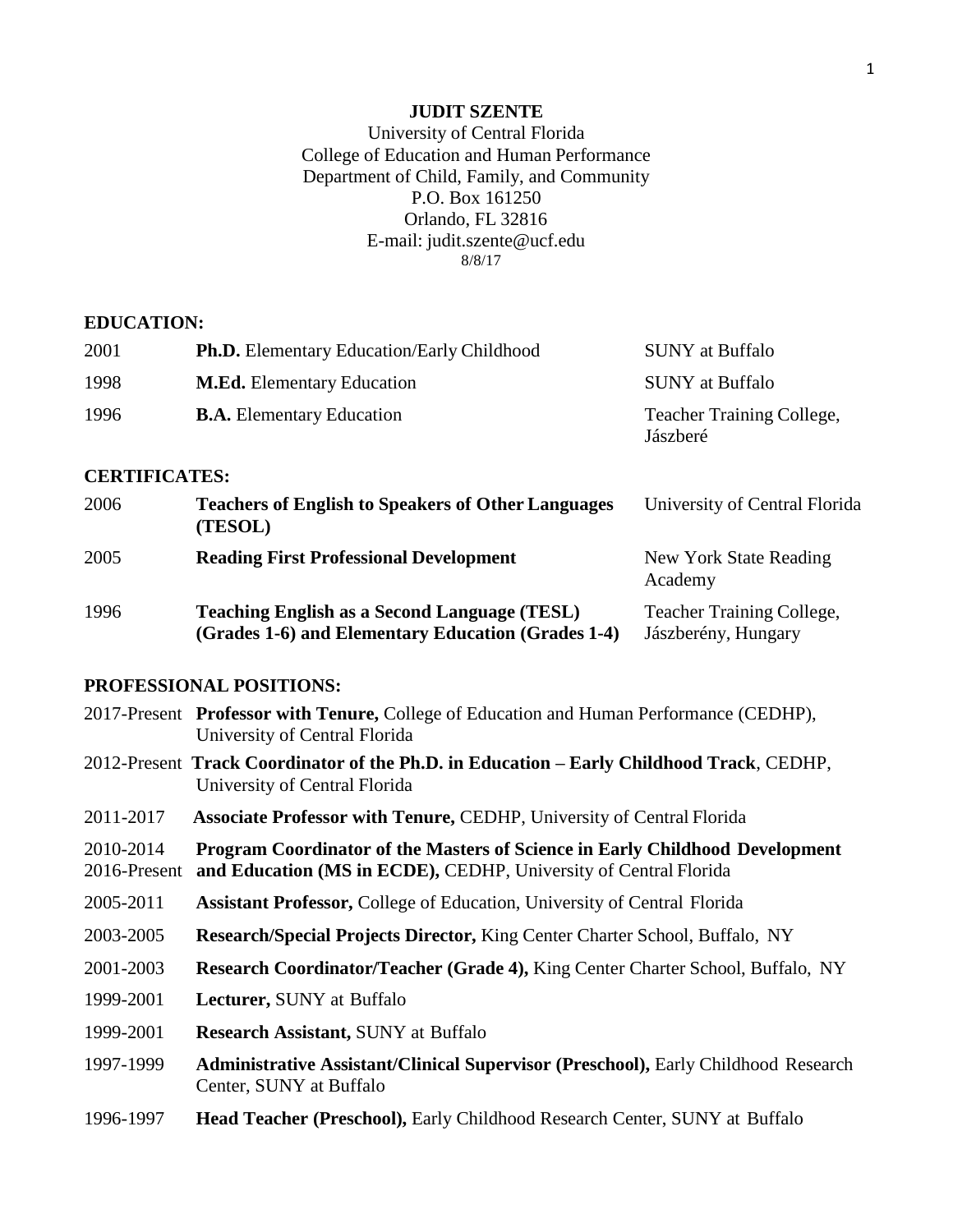## **RELATED INTERNATIONAL PROFESSIONAL EXPERIENCE:**

**Summary:** My passion for international development, outreach, and research led me to various teaching-learning programs in Bulgaria, Denmark, England, Ethiopia, Finland, Hungary, Italy, Japan, and the United States, first as a participant then as a leader. I also have been representing my profession at the United Nations for the past 10 years.

- 2007-Present **United Nations Representative** of the Association for Childhood Education International (ACEI). Represents the association and early childhood teachers at the United Nations, creates reports/workshops to support early/preschool/primary education globally
- Spring 2017 **Global Education Diplomacy Institute Participant**, Association for Childhood Education International (ACEI) (Also in Spring 2013 and Summer 2011)
- Spring 2016 **Study Abroad Program Co-Director to Finland,** University of Central Florida, University of Tampere and University of Helsinki. Led 17 undergraduate, master's, and doctoral students in Early Childhood Development and Teacher Preparation fields
- Summer 2012 **Study Abroad Program Co-Director to Reggio Emilia, Italy,** University of Central Florida. Led 13 undergraduate, master's, and doctoral students in Early Childhood Development and Teacher Preparation fields
- Summer 2010 **Study Abroad Program Co-Director to England,** University College of St. Mark& St. John, Plymouth, England and University of Central Florida. Led 10 undergraduate and graduate students in Teacher Preparation fields
- Fall 2006 **Participant in the Leadership in Education / Study Tour to Japan,** Japan Society, New York. Participated in educational visits from preschools to the Ministry of Education, Culture, Sports, Science, and Technology
- 2005-2007 **Refugee Mentoring Program Coordinator**, Orlando, FL. Organized home-based academic support services for refugee children in collaboration with the University of Central Florida and the Refugee Youth and Family Services of the Catholic Charities of Central Florida, Diocese of Orlando
- 2002-2005 **Research/Technology Coordinator, United States Agency for International Development (USAID) Project Ethiopia,** Building Long-Term Collaborations for the Improvement of Primary Education in Ethiopia, Addis Ababa University, Ethiopia-SUNY at Buffalo. Coordinated research to explore the use of technology as a vehicle to improve primary education
- 2002 **Participant in the United Nations Summer Program**, School of Diplomacy and International Relations at Seton Hall University and the United Nations Association for the United States of America (UNA-USA), New York, NY
- 2000 **United Nations Millennium Forum Participant.** Served as part of the ACEI delegate representing the association
- 1999-2000 **Global Ambassadors Advisory Board Member,** SUNY at Buffalo. Aided in linking university international students with area schools to educate children about global diversity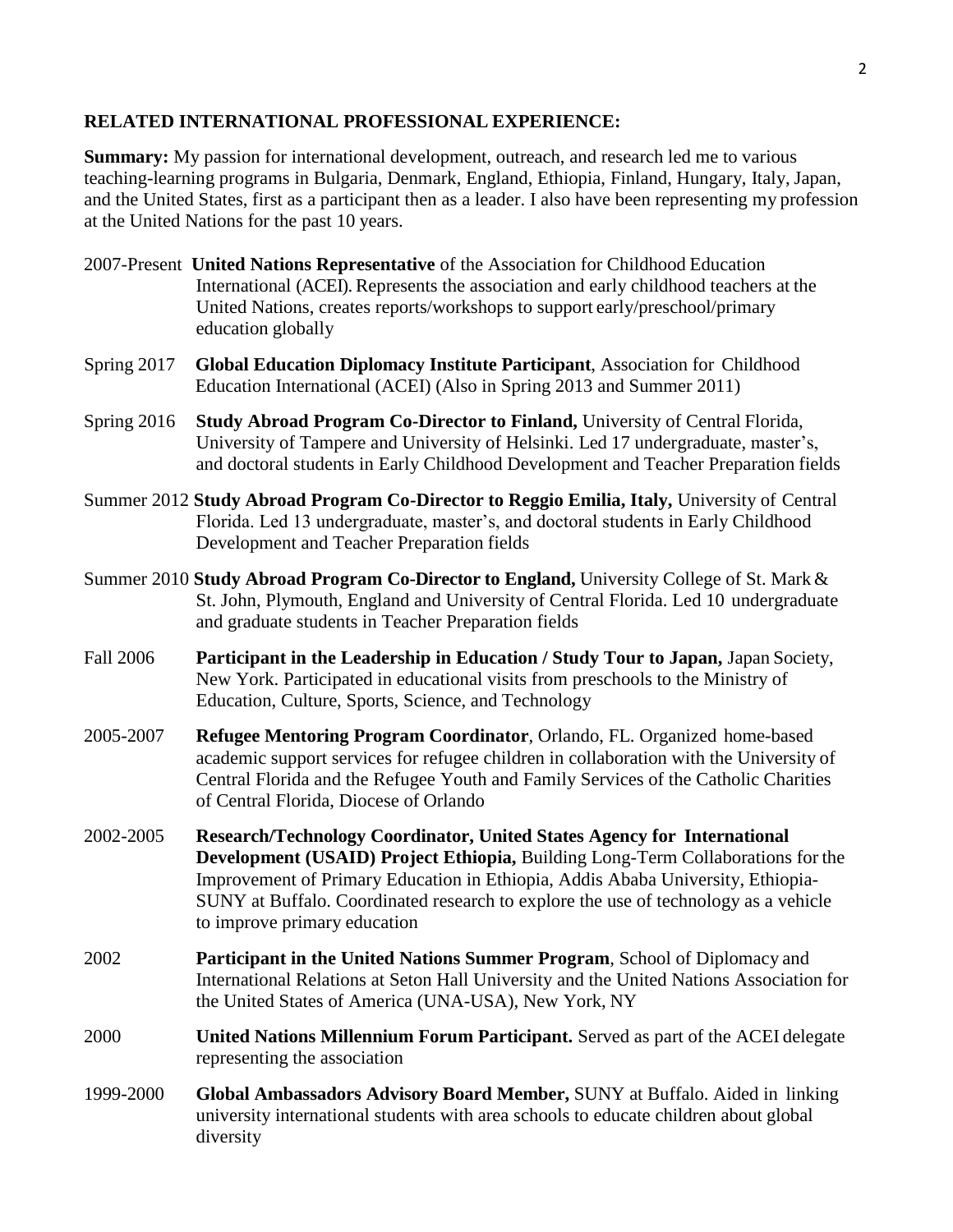- 1996-2001 **Educational and Cultural Exchange Program Participant, USA-Hungary**. Participated in an American-Hungarian preschool project on developmentally appropriate practices and bilingual education and assisted Hungarian educators during their educational and cultural visit in the US
- Summer 1995 **Cultural Exchange Program Participant, England-Hungary.** Was part of astudent delegate to visit cultural landmarks in England and assisted British visitors during their cultural visit in Hungary
- Fall 1990 **Educational and Cultural Exchange Program Participant, Denmark-Hungary.** Was part of a student delegate to visit high schools and cultural landmarks inDenmark and assisted Danish students during their educational and cultural visit in Hungary
- Summer 1988 **Cultural Exchange Program Participant**, **Bulgaria-Hungary.** Was part of a student delegate to visit cultural landmarks in Bulgaria and assisted Bulgarian students during their cultural visit in Hungary

## **AWARDS AND RECOGNITIONS:**

### **University/College - Awards/Recognitions:**

2017 **Teaching Incentive Award Program** (TIP), College of Education and Human Performance, University of Central Florida 2017 **UCF Women's History Month Honoree,** The UCF Center for Success of Women Faculty, University of Central Florida 2016 **LIFE @ UCF Award for Women Faculty**, UCF Center for Success of Women Faculty, Awarded for UCF women excelling at helping UCF "Provide international focus to our curricula and research programs" 2015 **Scholarship of Teaching and Learning Award** (SoTL), University of Central Florida 2010 **Internationalization Award**, University of Central Florida, Awarded for commitment to the cause of internationalization at the university 2010 **Teaching Incentive Award Program** (TIP), College of Education, University of Central Florida 2010 **Research Incentive Award** (RIA), University of Central Florida 2010 **College Excellence in Undergraduate Teaching Award**, College of Education, University of Central Florida 2009 **College of Education Nominee for the University Excellence in Professional Service Award**, University of Central Florida 2007 **President's Recognition at the Board of Trustees Meeting,** University of Central Florida, Recognized for distinctive honors and accomplishments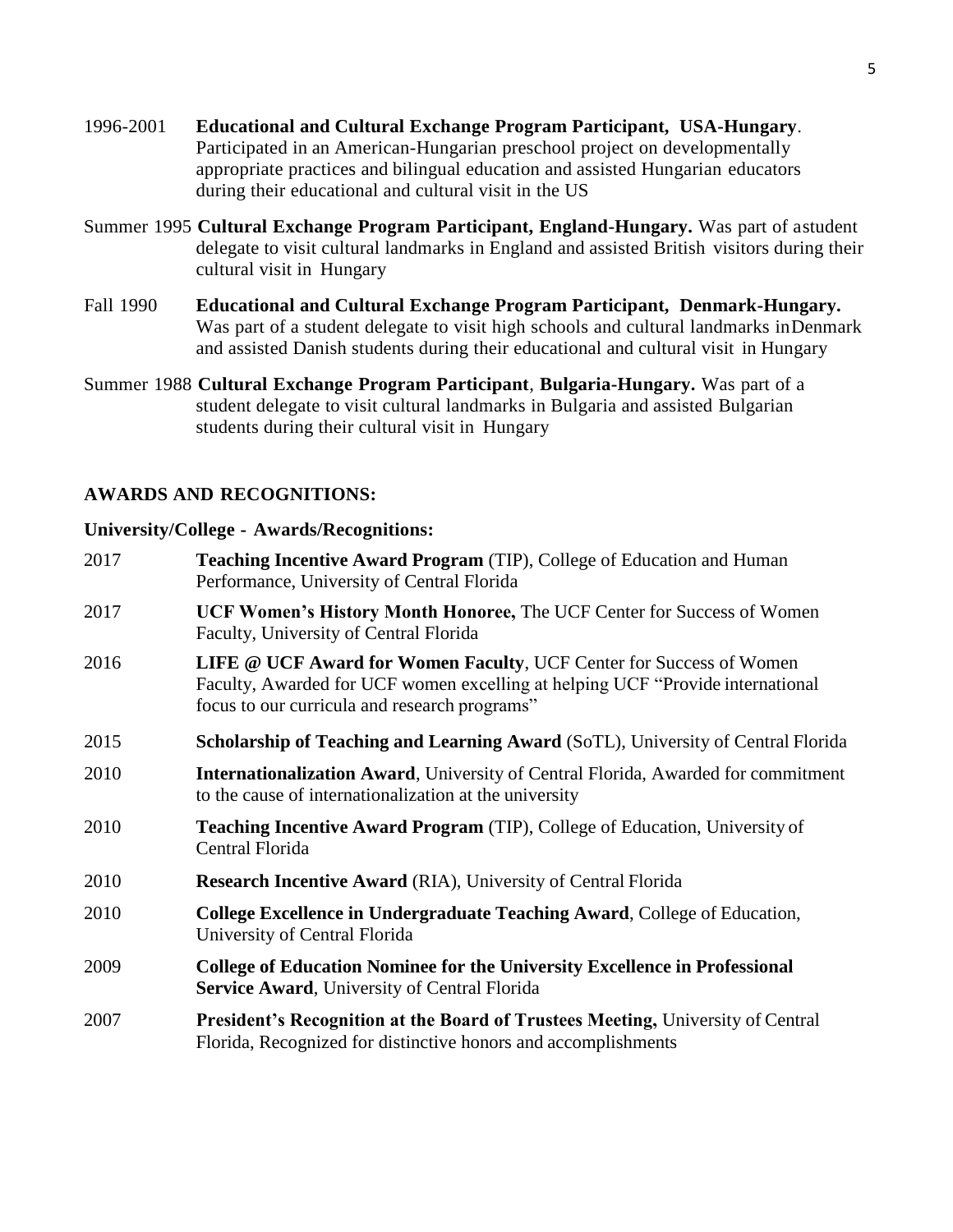#### **Profession - Scholarship Awards/Recognitions:**

- 2013 **Honorable Mention, 2012** *Journal of Research in Childhood Education* **(JRCE) Distinguished Education Research Article Award**, Taylor & Francis Group, LLC
- 2010 **Finalist, 2009** *Journal of Early Childhood Teacher Education* **(JECTE) Outstanding Article of the Year Award**, Taylor & Francis Group, LLC

#### **Profession - Achievement Awards/Recognitions:**

| 2014 | <b>President Elect Candidate, Association for Childhood Education International (ACEI)</b>                                                                                                      |
|------|-------------------------------------------------------------------------------------------------------------------------------------------------------------------------------------------------|
| 2007 | George W. Thorn Award, SUNY at Buffalo, Awarded to a graduate under the age of<br>forty in recognition of his/her contribution to his/her career field or academic area                         |
| 2007 | <b>Distinguished Alumni</b> , Department of Learning and Instruction, SUNY at Buffalo,<br>Awarded for outstanding achievement                                                                   |
| 2006 | <b>Outstanding Member Award, ACEI, Awarded annually to a member who has made</b><br>outstanding contributions to the betterment of children, the field of education and the<br>organization     |
| 2006 | Elizabeth Breathwaite Mini-Grant Award, ACEI, Awarded annually to members<br>demonstrating excellence in teaching via the implementation of outstanding<br>educational experiences for children |
| 2002 | Service to the Executive Board, ACEI, Awarded for supporting, with superior<br>service, the ideals and purposes of the organization                                                             |
| 1998 | Elizabeth Breathwaite Student Leadership Award, ACEI, Awarded to a student<br>member who has demonstrated outstanding potential in the field of Early Childhood<br>Education                    |
| 1997 | <b>President's Council Award, ACEI, Awarded to a student member for outstanding</b><br>leadership potential                                                                                     |

#### **RESEARCH AND CREATIVE ACTIVITIES**

## Research Focus: **The status and needs of disadvantaged children in our global community** Approaches: **International outreach; Social/emotional and academic programs; and Early childhood teacher preparation**

**Summary:** My passion for researching the status and needs of disadvantaged children around the world and providing research-based recommendations for teachers enabled me to serve as an editor for books (2), refereed journal theme issues (5), author/co-author of refereed/peer-reviewed articles (30), book chapters (4), invited articles (9), reprinted articles (2), journal columns (19), and newspaper/newsletter articles (13). I have given invited (22) and peer-reviewed presentations at the international (37), national (4), state (5), and local (1) levels. These conferences took place in 5 countries and 12 states within the USA.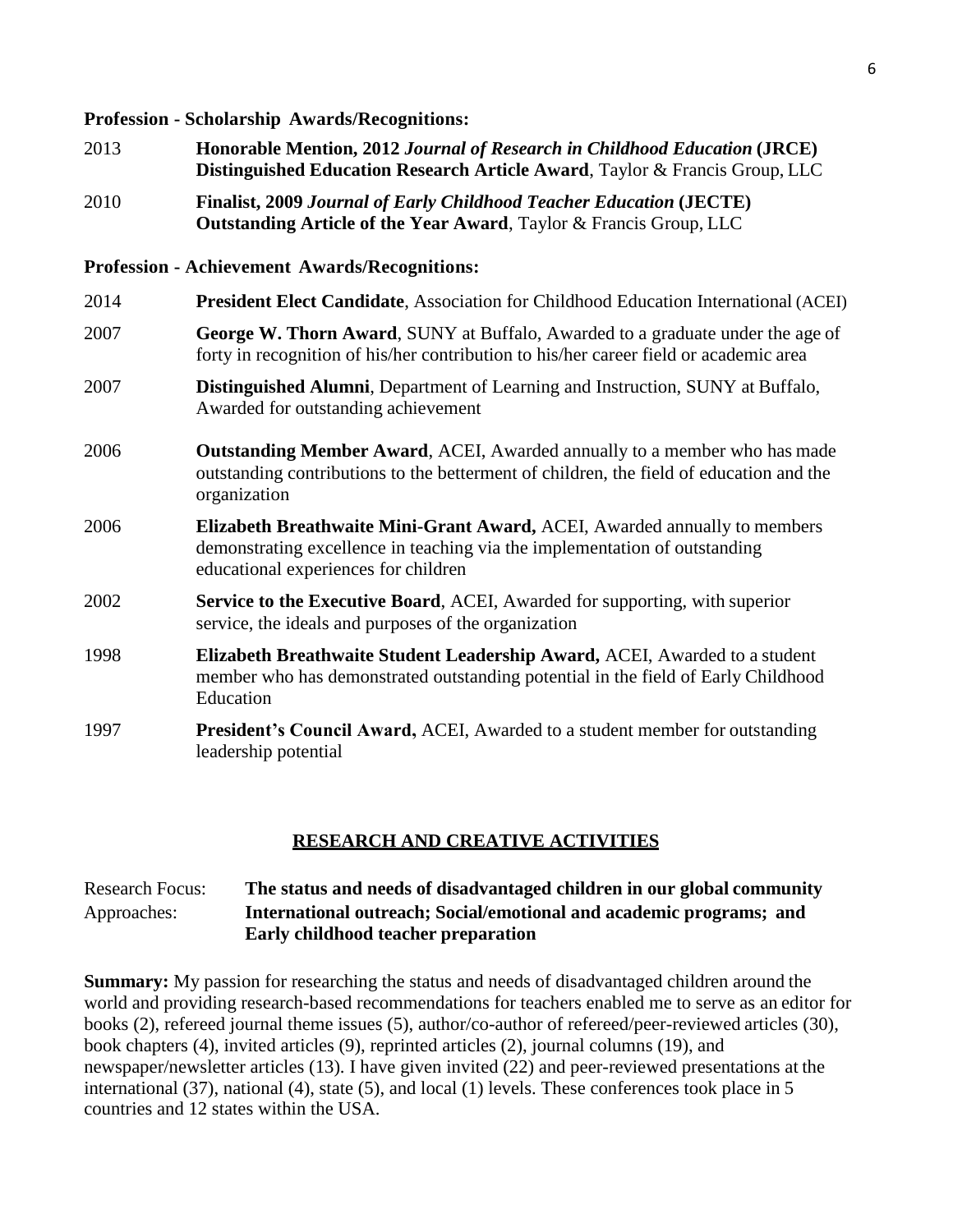#### **PUBLICATIONS:**

Please note: *In counseling, psychology, and education, the primary author is listed first and I am listed in bold*

## **Refereed Books:**

- **2. Szente, J.** (Ed.). (In press, 2017). *Assisting young children caught in disasters: Multidisciplinary perspectives and interventions*. Heidelberg, Germany: Springer.
- **1.** Hoot, J., & **Szente, J.** (Eds.). (2010). *The Earth is our home: Children caring for the environment.* Olney, MD: Association for Childhood Education International.

#### **Refereed Journal Theme Issues:**

- **5. Szente, J.**, & Chakraborty, B. (Eds.). (2014b). Educating children in the New Millennium: Part II. *Childhood Education, International Focus Issue 2014, 90*(5). Washington, DC: Association for Childhood Education International.
- **4. Szente, J.**, & Chakraborty, B. (Eds.). (2014a). Educating children in the New Millennium: Part I. *Childhood Education, International Focus Issue 2014, 90*(3). Washington, DC: Association for Childhood Education International.
- **3. Szente, J.** (Ed.). (2009). Special issue: International perspectives on early childhoodteacher education. *Journal of Early Childhood Teacher Education, 30*(3). Philadelphia, PA: Taylor & Francis Group, LLC.
- **2. Szente, J.**, & Wang, X.C. (Eds.). (2009). Helping children cope with the impact of war, terrorism, and disaster*. Childhood Education, International Focus Issue 2009, 85*(6). Olney, MD: Association for Childhood EducationInternational.
- **1. Szente, J.** (Ed.). (2006). Educating the urban child: Special challenges promising programs. *Childhood Education, Annual Theme Issue 2006, 82*(5). Olney, MD: Association for Childhood Education International.

#### **Articles in Refereed/Peer-Reviewed Journals:**

- *\* Denotes master's and \*\* denotes doctoral student collaboration on scholarly publications*
- **30. Szente, J.**, Wang, X. C., Thirumurthy, V., Mebratu, B., & Bakuza, F. R. (2015). Overview of early childhood education in China, India, Ethiopia, and Tanzania. *International Journal of Early Childhood Education and Care, 4,* 1-28*.*
- **29. Szente, J.** (2015). Assisting children caught in disasters: Resources and suggestions for practitioners. *Early Childhood Education Journal.* DOI: 10.1007/s10643-015-0709-2 *(Acceptance Rate: 15- 20%)*
- 28. Leppma, M., Szente, J., & Brosch, J. M. (2015). Advancements in addressing children's fears: A review and recommendations. *The Professional Counselor, 5(2), 261-272*. *(Acceptance Rate: 17%)*
- **27.** \*\*Vatalaro, A., **Szente, J.**, & Levin, J. (2015). Transformative learning of pre-service teachers during study abroad in Reggio Emilia, Italy. *Journal of the Scholarship of Teaching and Learning, 15*(2), 42-55.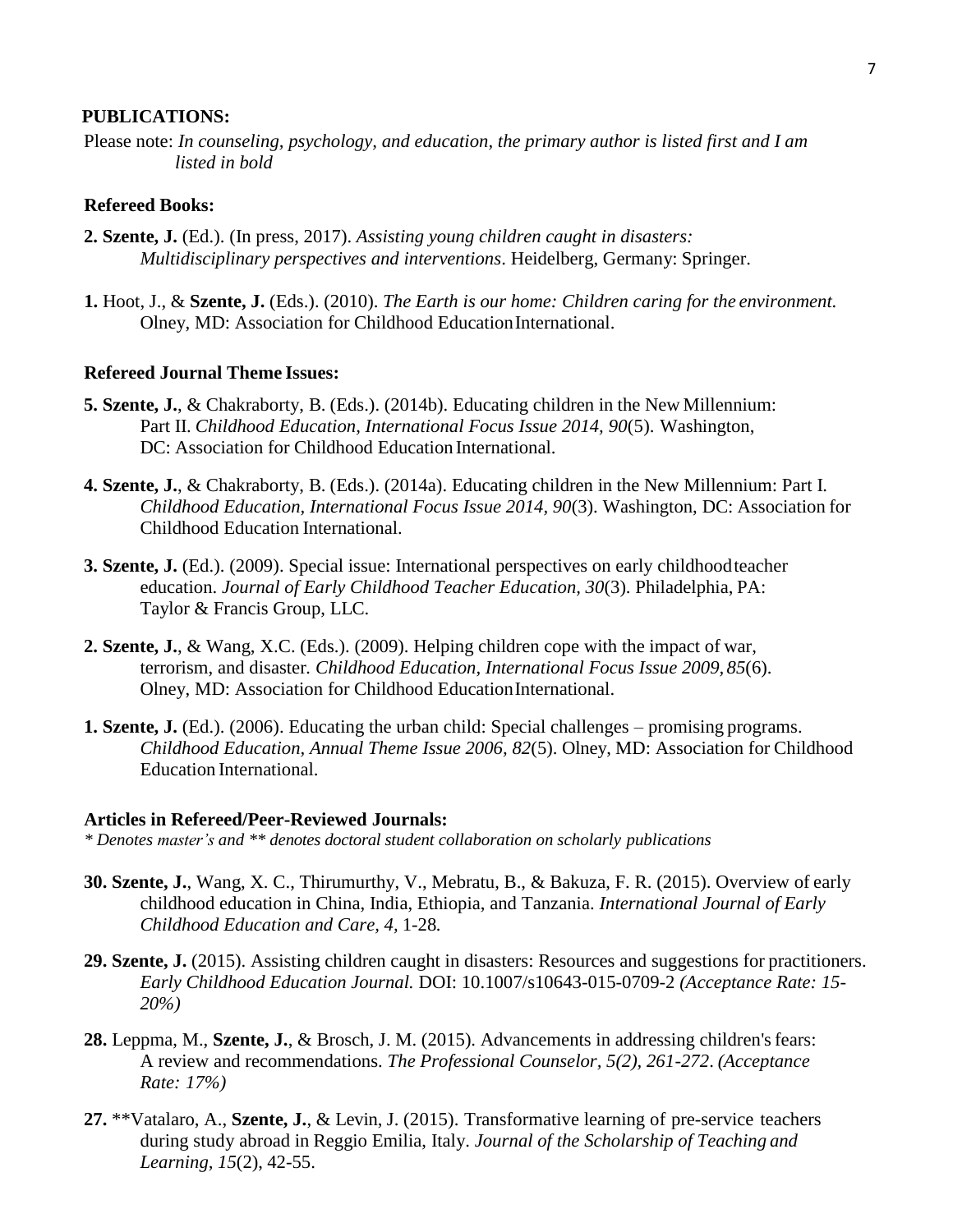- **26. Szente, J.**, Taub, G., & Leppma, M. (2014). An investigation of refugee children's fears based on children's and parents' perspectives. *International Journal of Early Childhood Education and Care, 3,* 1-14*.*
- **25.** Taub, G., Benson, N., & **Szente, J**. (2014). Improving mathematics: An examination of the effects of specific cognitive abilities on college-age students' mathematics achievement. *International Journal for the Scholarship of Teaching and Learning, 8*(2). <http://digitalcommons.georgiasouthern.edu/ij-sotl/vol8/iss2/8/> *(Acceptance Rate: 15%)*
- **24.** \*Huang, P., & **Szente, J.** (2014). Helping Chinese children become more creative.*Contemporary Issues in Early Childhood, 15*(3), 297-302. *(Average Acceptance Rate: 30%)*
- **23.** Leppma, M., & **Szente, J.** (2014). Refugee children's fears and coping mechanisms: A preliminary investigation. *Ideas and Research You Can Use: VISTAS 2014,* Article 68, <http://www.counseling.org/knowledge-center/vistas/vistas-2014/page/4> *(General Acceptance Rate: 64%)*
- **22.** Hu, B. Y., & **Szente, J.** (2013). The impact of semi-public village kindergarten initiatives on migrant children in Zhejiang, China. *International Journal of Early Childhood Education and Care, 2*(1), 1-26.
- **21.** Hoot, J., & **Szente, J.** (2013). Avoiding professional publication panic: Advice to new scholars seeking to publish in the field of early childhood education. *Early Childhood Education Journal, 41,* 5-11*. (Acceptance Rate: 15-20%)*
- **20.** Taub, G., & **Szente, J.** (2012). The impact of rapid automatized naming and phonological awareness on the reading fluency of a minority student population. *Journal of Research in Childhood Education, 26*(4), 359-370. *(Acceptance Rate: 14%)*
	- *Honorable Mention, 2012 Journal of Research in Childhood Education (JRCE) Distinguished Education Research Article Award, Taylor & Francis Group, LLC*
- **19.** \*\*Hu, B. Y., & **Szente, J.** (2010). An introduction to Chinese early childhood inclusion. *International Journal of Early Childhood, 42*(1), 59-66. *(Acceptance Rate: 20-30 %)*
- **18.** \*\*Hu, B. Y., & **Szente, J.** (2010). Education of young Chinese migrant children: Challenges and prospects. *Early Childhood Education Journal, 37*(6), 477-482. *(Acceptance Rate: 15-20%)*
- **17.** \*\*Hu, B. Y., & **Szente, J.** (2009). The care and education of orphan children with disabilitiesin China: Progress and remaining challenges. *Childhood Education, 86*(2), 78-86*. (Average Acceptance Rate: 18%)*
- **16.** \*\*Hu, B. Y., & **Szente, J.** (2009). Exploring the quality of early childhood education inChina: Implications for early childhood teacher education. *Journal of Early Childhood Teacher Education, 30*(3), 247-262. *(Acceptance Rate: 20-25%)*
	- *Finalist, 2009 Journal of Early Childhood Teacher Education (JECTE) Outstanding Article of the Year Award, Taylor & Francis Group, LLC*
	- *8 th Most Downloaded Article of JECTE since its Publication*
- **15. Szente, J.** (2008). Academic enrichment programs for culturally and linguistically diverse children: A service-learning experience. *Childhood Education, 85*(2), 113-117.*(Average Acceptance Rate: 18%)*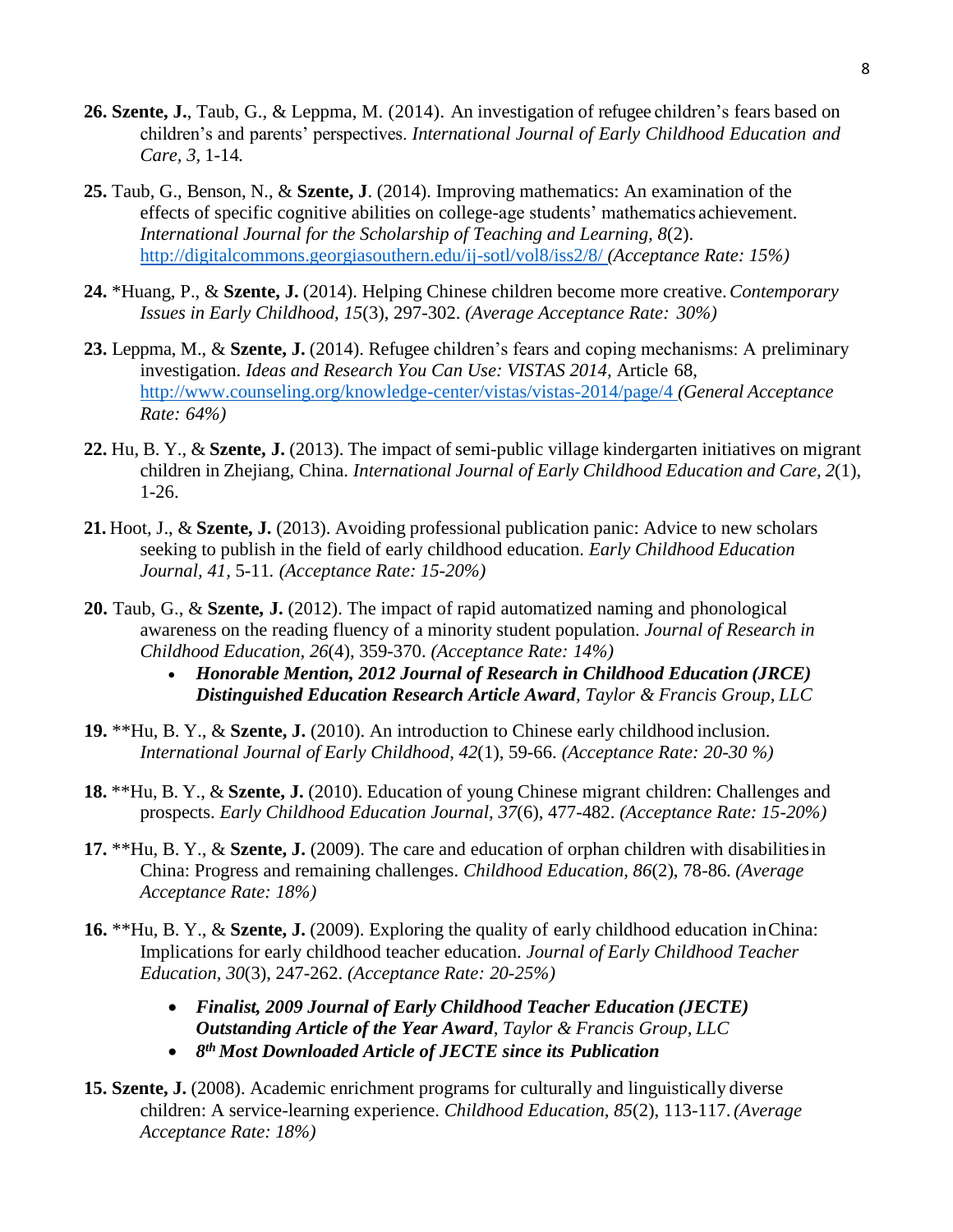- **14. Szente, J.** (2008). Preparing preservice teachers to work with culturally and linguistically diverse children: A service learning experience. *Journal of Early Childhood Teacher Education, 29*(2), 140-145*. (Acceptance Rate: 20-25%)*
- **13. Szente, J.**, Hoot, J., & Tadesse, S. (2007). Early childhood in Ethiopia: Initiatives in education. *Contemporary Issues in Early Childhood, 8*(3), 275-281
- **12. Szente, J.** (2007). Empowering young children for success in school and in life. *Early Childhood Education Journal, 34*(6), 449-453*. (Acceptance Rate: 15-20%)*
- **11.** Massey, C., & **Szente, J.** (2007). Building partnerships to prepare teachers for urban schools:The case of Hougthon College, Americorps, the King Center Charter School, and Journey's End. *Childhood Education, 83*(3), 136-141*. (Average Acceptance Rate: 18%)*
- **10. Szente, J.**, Hoot, J., & Taylor, D. (2006). Responding to the special needs of refugee children: Practical ideas for teachers. *Early Childhood Education Journal, 34*(1), 15-20*. (Acceptance Rate: 15-20%)*
- **9. Szente, J.** (2006). Menekült gyermekek oktatása az USA-ban [Education of refugee children in the U.S.]. *Fordulópont, 8*(1), 93-99*.* (In-Hungarian)
- **8.** Hoot, J., **Szente, J.**, & Tadesse, S. (2006). Early childhood teacher education inEthiopia: Progress and emerging challenges. *Journal of Early Childhood Teacher Education, 27*(2), 185-193*. (Acceptance Rate: 20-25%)*
- **7.** Massey, C., **Szente, J.**, & Stewart, C. A. (2005). Creating a charter school to meet students', teachers', and parents' needs. *Childhood Education, 82*(1), 37-42*. (Average Acceptance Rate: 18%)*
- **6. Szente, J.**, Massey, C., & Hoot, J. L. (2005). Eyes in the back of your head: Cameras for classroom observation. *Learning & Leading with Technology, 32*(5), 18-21*. (Acceptance Rate: 50%)*
- **5. Szente, J.**, & Hoot, J. (2004). A cyber ray of hope for Ethiopian children.*Childhood Education, 80*(6), 295-299. *(Average Acceptance Rate: 18%)*
- **4.** Hoot, J. L., **Szente, J.**, & Mebratu, B. (2004). Early education in Ethiopia: Progress and prospects. *Early Childhood Education Journal, 32*(1), 3-8*. (Acceptance Rate: 15-20%)*
- **3. Szente, J.** (2003). Teleconferencing across borders: Promoting literacy–and more–in the elementary grades. *Childhood Education, 79*(5), 299-306. *(Average Acceptance Rate: 18%)*
- **2. Szente, J.**, Hoot, J., & Ernest, J. (2002). Parent/teacher views of developmentally appropriate practices: A Hungarian perspective. *International Journal of Early Childhood, 34*(1), 24- 36. *(Acceptance Rate: 20-30%)*
- **1. Szente, J.** (2001). Így láttuk Buffaloból: Az amerikai terroresemények egy pedagógus szemszögéből [This is how we experienced it in Buffalo: The American terrorist actions from an educator's point of view]. *Fordulópont, 3*(3), 46-50*.* (In-Hungarian)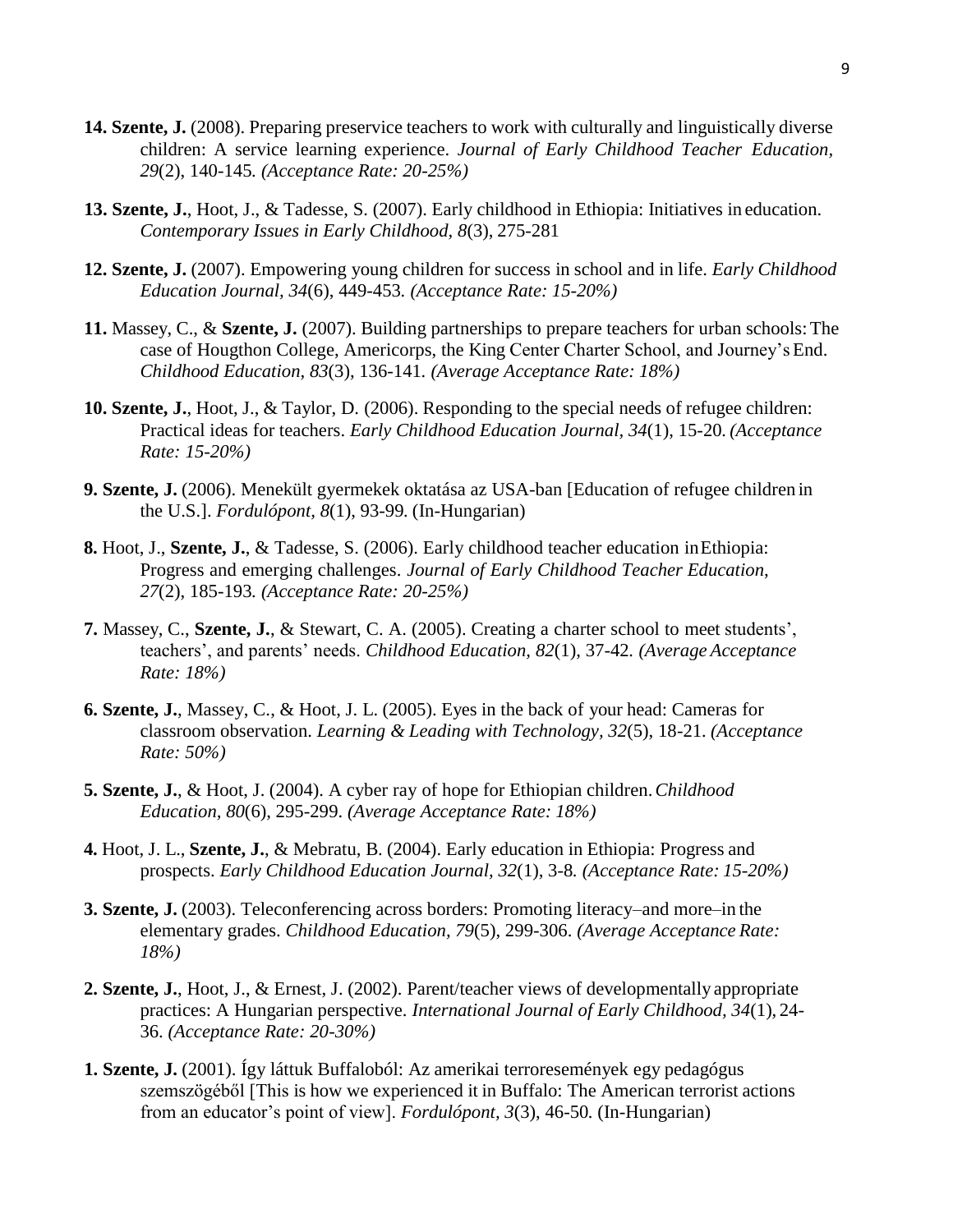#### **Book Chapters:**

- **4. Szente, J.** Assisting young children caught in disasters: Lessons learned and implications for educators. In **J. Szente** (Ed.), (In press, 2017). *Assisting young children caught in disasters: Multidisciplinary perspectives and interventions*. Heidelberg, Germany: Springer.
- **3. Szente, J.** Introduction: Assisting young children caught in disasters. In **J. Szente** (Ed.), (In press, 2017). *Assisting young children caught in disasters: Multidisciplinary perspectives and interventions*. Heidelberg, Germany: Springer.
- **2. Szente, J.** (2010). Children and the environment: Lessons learned and implications for educators. InJ. Hoot, & J. Szente (Eds.), *The Earth is our home: Children caring for the environment* (pp. 161- 167). Olney, MD: Association for Childhood Education International.
- **1. Szente, J**., & Hoot, J. (2006). Exploring the needs of refugee children in our schools. In L. Adams, & A. Kirova (Eds.), *Global migration and education: Schools, children, and families* (pp. 219- 235). Mahwah, NJ: Lawrence Erlbaum Associates, Inc.

## **Invited Articles:**

- **9. Szente, J.** (2015). Gaining and sharing global perspectives through study-abroad programs. *Faculty Focus, 14(*3), 7-8.
- **8.** Chakraborty, B., & **Szente, J.** (2014). Educating children in the New Millennium: Part 2. *Childhood Education, 90*(5), 331-332.
- **7. Szente, J.**, & Chakraborty, B. (2014). Educating children in the New Millennium: Part 1. *Childhood Education, 90*(3), 179-181.
- **6. Szente, J.** (2010). Uniting and reaching out for refugees after the Haitian earthquake. *Childhood Education, 86*(4), 248-N-248-O.
- **5. Szente, J.** (2009). Guest editor's introduction. *Journal of Early Childhood Teacher Education, 30*(3), 193-194.
- **4. Szente, J.**, & Wang, X.C. (2009). Helping children cope with the impact of war, terrorism, and disaster: An introduction. *Childhood Education, 85*(6), 340-341.
- **3. Szente, J.** (2006). Technology in Ethiopian schools: Connecting children from various cultures. *Learning & Leading with Technology, 33*(5), 14-16.
- **2. Szente, J.** (2006). Educating the urban child: Special challenges Promising programs.*Childhood Education, 82*(5), 260-262.
- **1. Szente, J.** (2001). Amerikai pedagógusok és gyermekek véleménye a terrorista támadásról [American educators and children's views of the terrorist attack]. *Óvodai Nevelés, 54*(9), 324- 326. (In- Hungarian)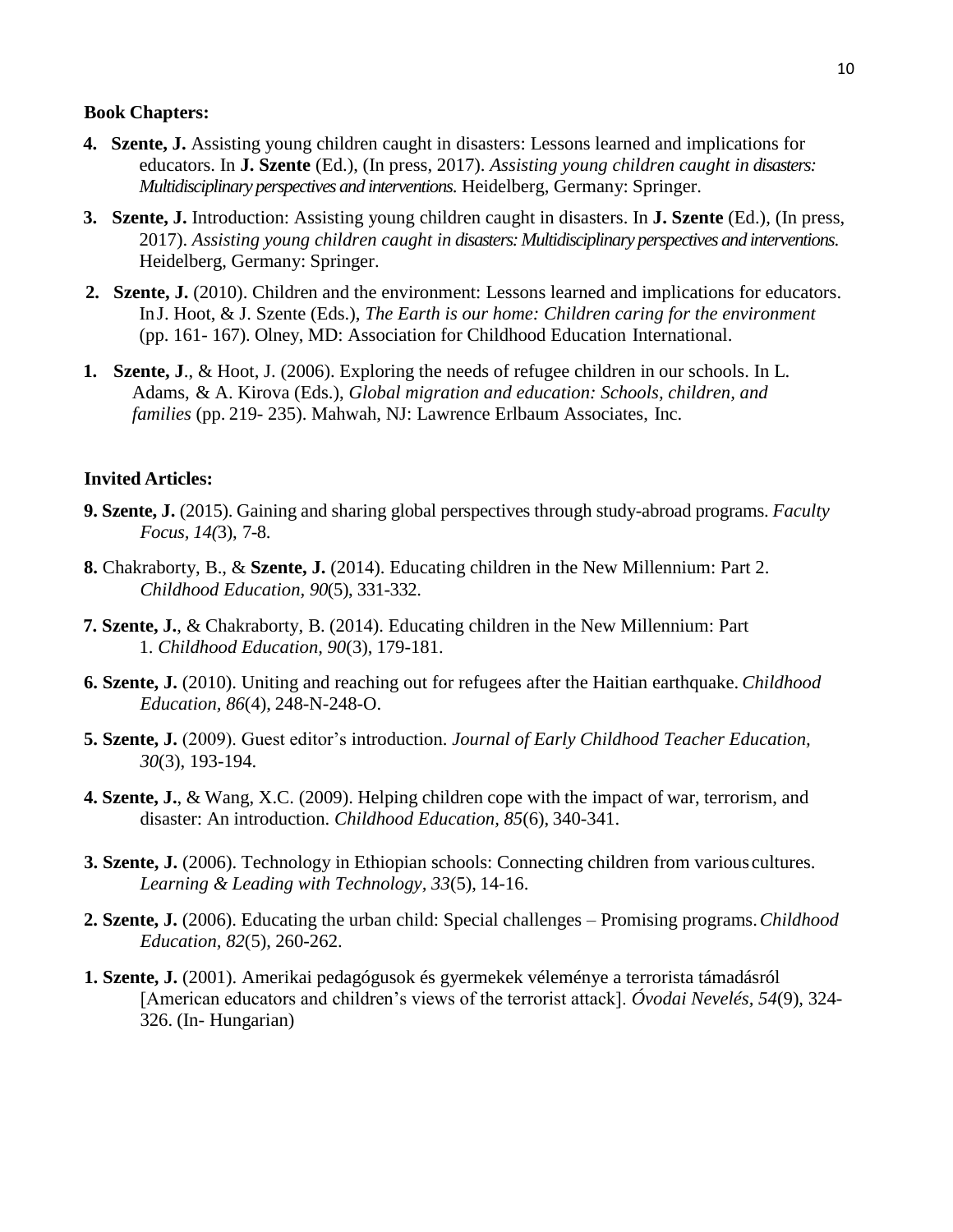#### **Reprinted Articles:**

- **2. Szente, J.** (2007). Technology in Ethiopian schools: Connecting children from various cultures. *International Perspectives on Education, 79*(4), 116-119.
- **1. Szente, J.** (2002). Így láttuk Buffaloból. Az amerikai terroresemények egy pedagógus szemszögéből [This is how we experienced it in Buffalo. The American terrorist actions from an educator's point of view]. *Népszava, 130*(22)*,* 11. (In-Hungarian)

#### **Journal Columns in Refereed Journals:**

- **19.** Brown, N., & **Szente, J.** (2009). Advocacy in Action: Protecting human rights. Perspectives from the United Nations. *Childhood Education. 86*(1), 32-G.
- **18. Szente, J.** (2009). Editorial. *Focus on PreK & K, 21*(4), 4.
- **17. Szente, J.**, & Brown, N. (2009). Advocacy in Action: Reaffirming human rights for all. Perspectives from the United Nations. *Childhood Education, 85*(3), 178-L.
- **16. Szente, J.** (2009). From the editor. *Focus on PreK & K, 21*(3), 1, 8.
- **15.** Brown, N., & **Szente, J.** (2008). Advocacy in action: A world fit for children plus 5. Perspectives from the United Nations. *Childhood Education, 84*(4), 222-L-O.
- **14.** Brown, N., & **Szente, J.** (2008). Advocacy in Action: Perspectives from the United Nations. The Committee on Teaching about the United Nations (CTAUN). *Childhood Education, 85*(1), 32- G- I.
- **13.** Brown, N., & **Szente, J.** (2007). Advocacy in Action: Perspectives from the United Nations. *Childhood Education, 84*(2), 94-F.
- **12.** Hannibal, M. A., & **Szente, J.** (2007). From the editors. *Focus on PreK & K, 19*(4), 1.
- **11. Szente, J.**, & Hannibal, M. A. (2007). Photo essay of learning in PreK & K. *Focus on PreK & K, 19*(3), 1-4.
- **10. Szente, J.** (2002). Final thoughts from the outgoing student representative. *Childhood Education, 78*(5), 300-J.
- **9. Szente, J.** (2002). "Food for thought" for graduate students. *Childhood Education, 78*(4), 224-L.
- **8. Szente, J.** (2002). Distance learning. *Childhood Education, 78*(3), 160-M.
- **7. Szente, J.** (2002). Skills for first-time teachers. *Childhood Education, 78*(2), 96-L.
- **6. Szente, J.** (2001). Addressing the needs of new teachers. *Childhood Education, 78*(1), 36-H.
- **5. Szente, J.** (2001). Reflections on the accomplishments of ACEI's student members. *Childhood Education, 77*(4), 222-N.
- **4. Szente, J.** (2001). ACEI student membership: An investment in your future. *Childhood Education, 77*(5)*,* 318-L.
- **3. Szente, J.** (2001). Renew yourself this spring at ACEI's annual conference. *Childhood Education, 77*(3), 158-N.
- **2. Szente, J.** (2000). Reflections on an international teaching experience. *Childhood Education, 77*(2), 94-N.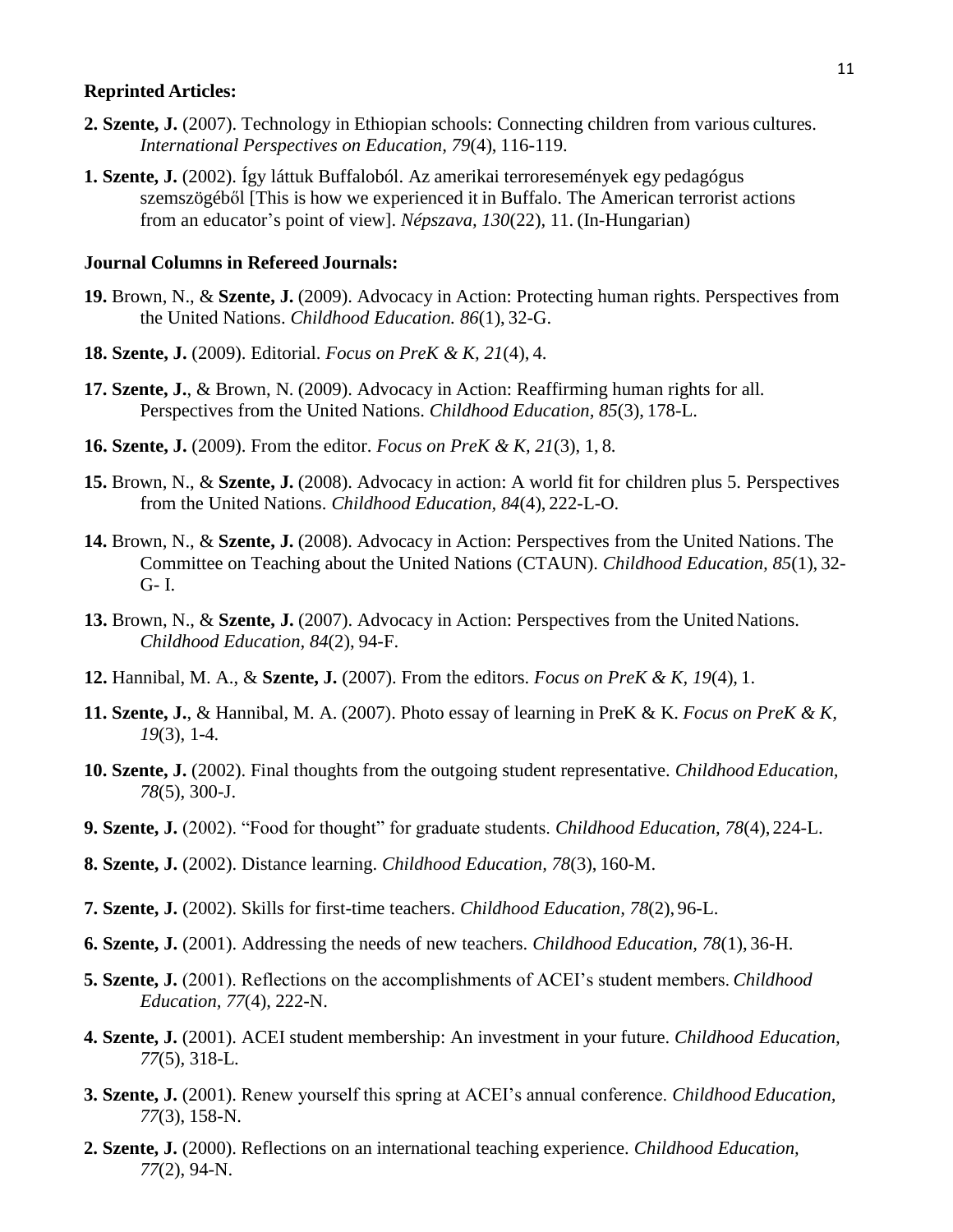**1. Szente, J.** (2000). A new school year. A new student representative. *Childhood Education, 77*(1), 32- F.

#### **Newspapers/Newsletters:**

- **13. Szente, J.** (2004). USAID-funded project supports development of primary education inEthiopia. *UB International, 13*(1), 9.
- **12. Szente, J.** (2004). This year we put reading first. *King Center Today, 3*(2), 7.
- **11.** Barnett, M. F., Henry, J. J., & **Szente, J.** (2004). Videotaping project aids teachers-to-be. *Education Week, January 14, 2004*, 31-32*.*
- **10. Szente, J.** (2003). Going there without leaving here It's a brave new world. *King Center Today, 2*(3), 7.
- **9. Szente, J.** (2003). The world as our classroom: King Center Ethiopia project. *King Center Today, 1*(4), 7.
- **8. Szente, J.** (2003). Kids voting takes center stage. *King Center Today, 1*(4), 6.
- **7. Szente, J.** (2002). Videoconference from the King Center Charter School to Costa Rica. *King Center Today, 1*(3), 6.
- **6. Szente, J.** (2002). Empowering students. *The Activist, 14*(3), 1-2.
- **5. Szente, J.** (2002). Ready or not? Here comes "student teaching"! *The Student Connection, 8*(1), 3, 6.
- **4. Szente, J.** (2002). Letter from the student representative. *The Student Connection, 7*(1), 2.
- **3. Szente, J.** (2002). Retrospective: My years at UB. *The Graduate Quill, April/May,* 11.
- **2. Szente, J.** (2001). Memoirs from an elementary education perspective. *The Graduate Quill, October,* 4-5.
- **1. Szente, J.** (2000/2001). Letter from the student representative. *The Student Connection, 6*(1), 2.

#### **GRANTS:**

**Grants Under Review:**

**March 2017 Early Childhood Exceptional Education Initiative K Application**, U.S. Department of Education, Office of Special Education & Rehabilitative Services, Office of Special Education Programs, Martin, S., & Szente, J. (Co-PIs), (\$1,237,840.00)

### **Funded Research Grants:**

| November 2011 | Investigation of refugee and immigrant children's fears, Awarded by the     |
|---------------|-----------------------------------------------------------------------------|
|               | Toni Jennings Exceptional Education Institute, Special Initiative Awards    |
|               | Grant Program, University of Central Florida, Szente, J. PI, (\$2,500.00)   |
| March 2011    | <b>Evaluation of study abroad program assessments, Awarded by the</b>       |
|               | Faculty Center for Teaching and Learning, 2011 Summer Faculty               |
|               | Development Conference, International Track, University of Central Florida, |
|               | <b>Szente, J. PI, (\$800.00)</b>                                            |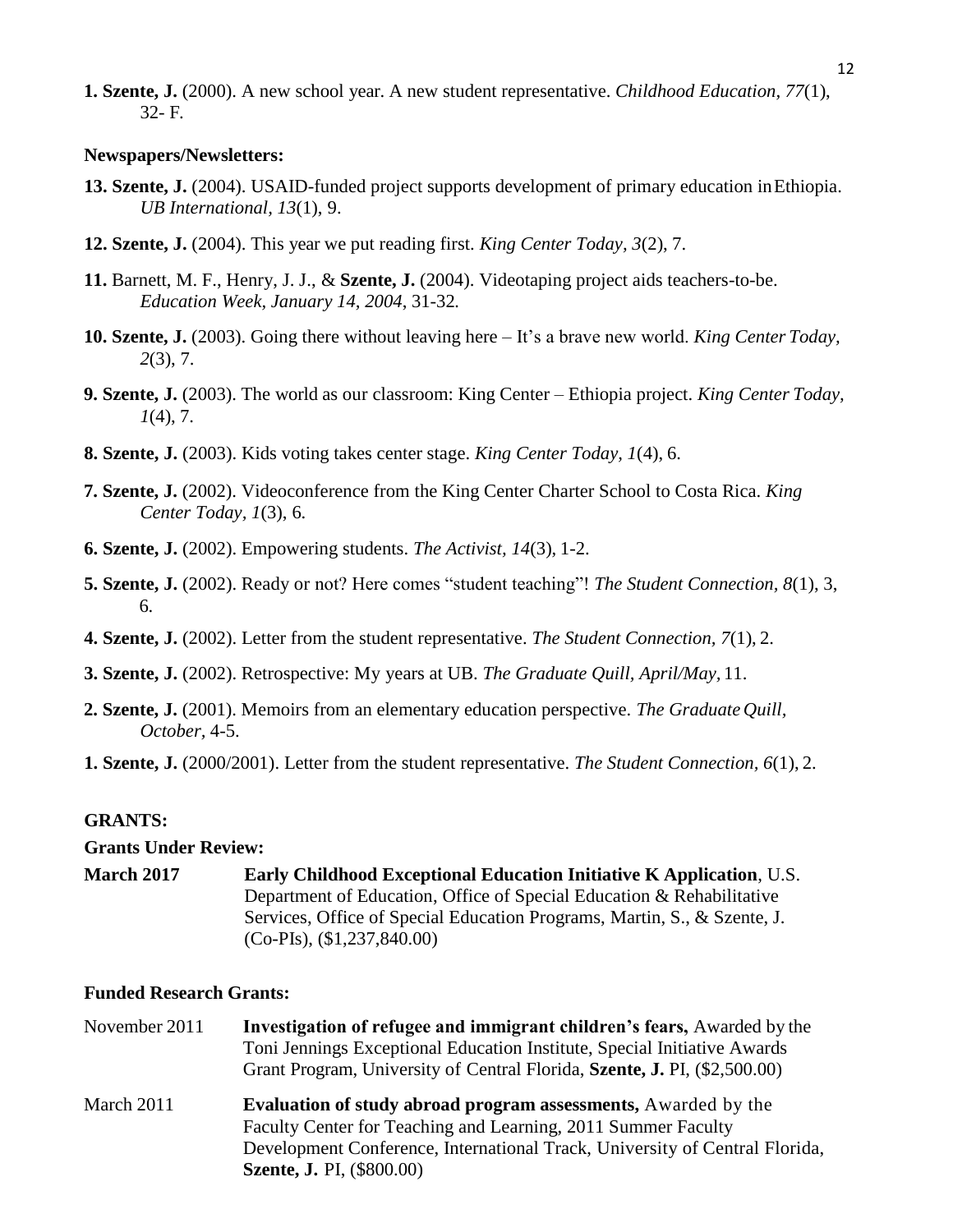| September 2010 | Investigation of refugee and immigrant children's fears, Awarded by the<br>Toni Jennings Exceptional Education Institute, Special Initiative Awards<br>Grant Program, University of Central Florida, Szente, J. PI, (\$3,500.00)                   |
|----------------|----------------------------------------------------------------------------------------------------------------------------------------------------------------------------------------------------------------------------------------------------|
| March 2010     | <b>Pre-service teachers' professional beliefs about diversity, Awarded by the</b><br>Faculty Center for Teaching and Learning, 2010 Summer Faculty Development<br>Conference, SoTL Track, University of Central Florida, Szente, J. PI, (\$800.00) |
| February 2006  | Cognitive Enrichment Program for Refugee Children, In-House Research<br>Grant Award, University of Central Florida, Szente, J. PI, (\$7,500.00)                                                                                                    |
| October 2005   | Home-Based Literacy Program for Refugee Children, Awarded by the<br>Toni Jennings Exceptional Education Institute, Special Initiative Awards<br>Grant Program, University of Central Florida, Szente, J. PI, (\$5,650.00)                          |

## **Funded Professional Development Grants:**

- January 2016 **Coyle Extraordinary Fund for Professional Development**, College of Education and Human Performance, University of Central Florida, (\$750.00)
- November 2013 **Coyle Extraordinary Fund for Professional Development**, College of Education and Human Performance, University of Central Florida, (\$500.00)
- April 2010 **Coyle Extraordinary Fund for Professional Development**, College of Education, University of Central Florida, (\$700.00)
- August 1996 **Supplementary Grant for Foreign Studies**, Awarded by the Soros Foundation, Hungary, (\$1,500.00)

## **Funded Service Grants:**

| February 2010 | College of Education Redesign Initiative, Graduate Certificate in Global,     |
|---------------|-------------------------------------------------------------------------------|
|               | <b>International, and Comparative Education, College of Education,</b>        |
|               | University of Central Florida, Eriksson, G., Szente, J., Boyd, T., & Russell, |
|               | W. (Amount Received: \$1,000.00 per faculty)                                  |
| January 2007  | <b>Materials Grant, The Woodcock-Muñoz Foundation</b> , Taub, G., & Szente,   |
|               | J. (Total Amount Received: \$3,800.00)                                        |
| April 2006    | Elizabeth Breathwaite Mini-Grant Award, Association for Childhood             |
|               | Education International, Szente, J. (Total Amount Received: \$500.00)         |

## **Not Funded Research Grants:**

| August 2016 | Investigating economically disadvantaged children's fears and coping<br>strategies. Toni Jennings Exceptional Education Institute, Szente, J., &<br>Levin, J. Co-PI, (8,000.00).                                                                                                                  |
|-------------|---------------------------------------------------------------------------------------------------------------------------------------------------------------------------------------------------------------------------------------------------------------------------------------------------|
| July 2016   | Enhancing early childhood language and communication through teacher<br>education and family empowerment: A partnership between the University<br>of Central Florida and the Universidad de Cienfuegos to strengthen<br>bilingual education and digital literacies. U.S. Embassy in Havana, Cuba, |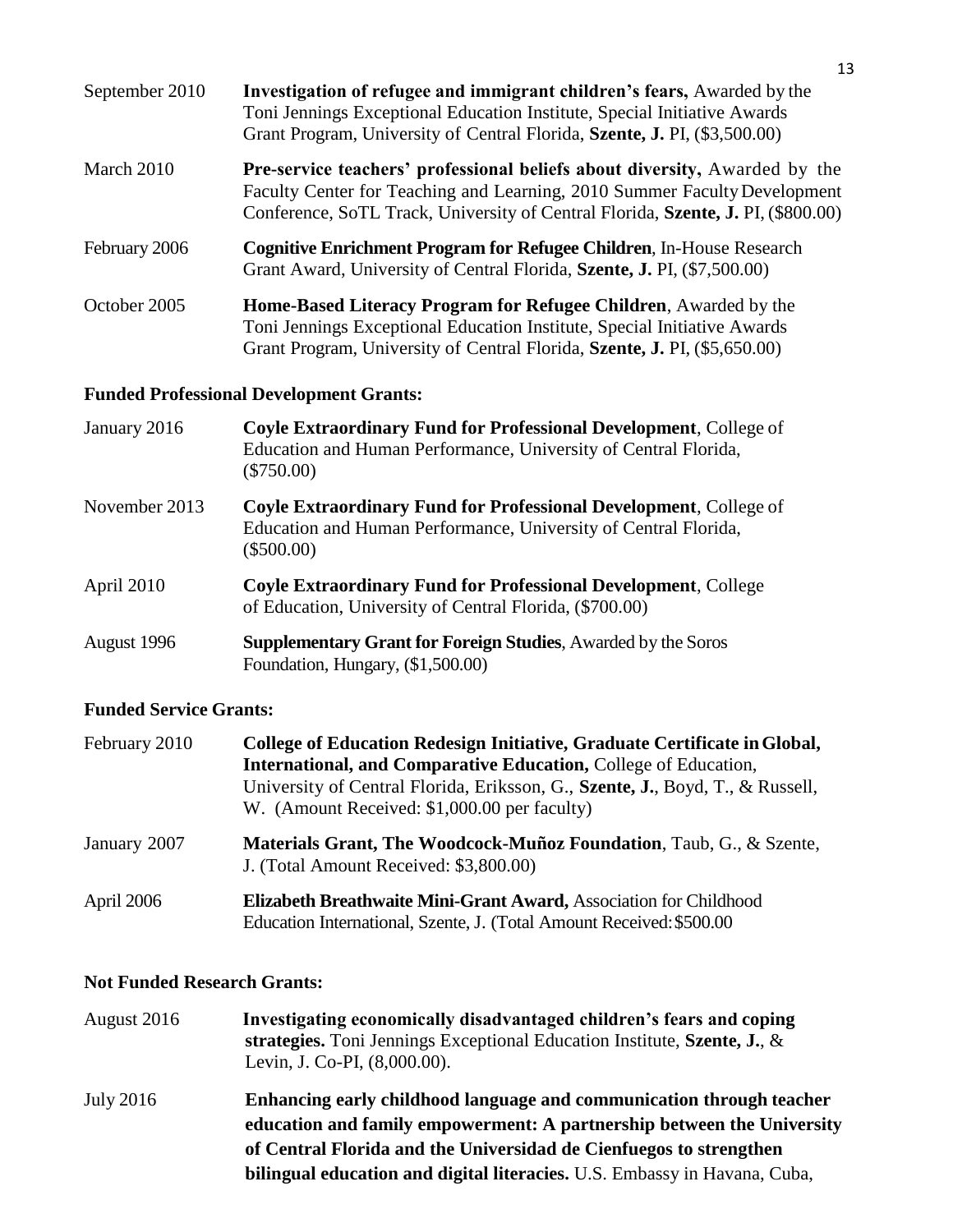|               | Large Grant Funding Opportunity, Karen, B., Szente, J., Hartshorne, R., Culp,<br>A., Culp, R., Levin, J., Nutta, J., & Olan, E. Co-PI, Co-Program Director and<br>Early Childhood Educational Specialist. (\$80,553.00).                                                                                               |
|---------------|------------------------------------------------------------------------------------------------------------------------------------------------------------------------------------------------------------------------------------------------------------------------------------------------------------------------|
| May 2012      | <b>Establishment of the Center for Haitian Education, Science, and</b><br>Technology (CHEST), United States Agency for International Development<br>(USAID), 2012-2017, University of Central Florida, Szente, J., & Bryant, E.<br>C. Co-PIs 50-50%, (Requested Amount: \$10,000,000.00)                               |
| November 2009 | An investigation of fear in young immigrant and refugee children,<br>Foundation for Child Development, Young Scholars Program, University<br>of Central Florida, Szente, J. PI 100%, (Requested Amount:<br>\$150,000.00                                                                                                |
| November 2008 | An investigation of the effect of classroom specific variables on<br>the personal/social and cognitive development of refugee and<br><b>immigrant children</b> , Foundation for Child Development, Young<br>Scholars Program, University of Central Florida, Szente, J. PI 100%,<br>(Requested Amount:<br>\$150,000.00 |

### **REFEREED PAPERS PRESENTED:**

*\* Denotes master's and \*\* denotes doctoral student collaboration on scholarly presentations*

#### **International:**

- **37. Szente, J.** (2017, April). *Assisting children caught in disasters: Strategies for early childhood practitioners.* Paper presented at the 2017 Institute of the Center for Educational Diplomacy, Washington, D.C.
- **36. Szente, J.** (2016, April). *Assisting children caught in disasters: Strategies for early childhood practitioners.* Poster presented at the Global Summit on Childhood, San Jose, Costa Rica.
- **35. Szente, J.**, \*\*Vatalaro, A., & Levin, J. (2015, May). *Transformative learning of pre-service teachers during a study abroad program.* Presented at the Lilly International Conference on College and University Teaching and Learning, Bethesda,MD.
- **34. Szente, J.** (2014, May). *Utilizing service learning to prepare students to work with diverse learners.* Presented at the Lilly International Conference on College and University Teaching and Learning, Bethesda, MD.
- **33. Szente, J.** (2014, April). *Helping children cope with the impact of earthquakes*. Presented at the Global Summit on Childhood 2014, Vancouver, BC,Canada.
- **32. Szente, J.** (2013, April). *Meeting the academic and social/emotional needs of refugee children in our global community.* Presented at the meeting of the Institute for Global Education Diplomacy, Washington, D.C.
- **31.** Brown, N., Shuman, E., **Szente, J.**, & Fort, P. (2012, March). *Priorities and programs ofthe United Nations.* Presented at the meeting of the Association for Childhood Education International, Washington, D.C.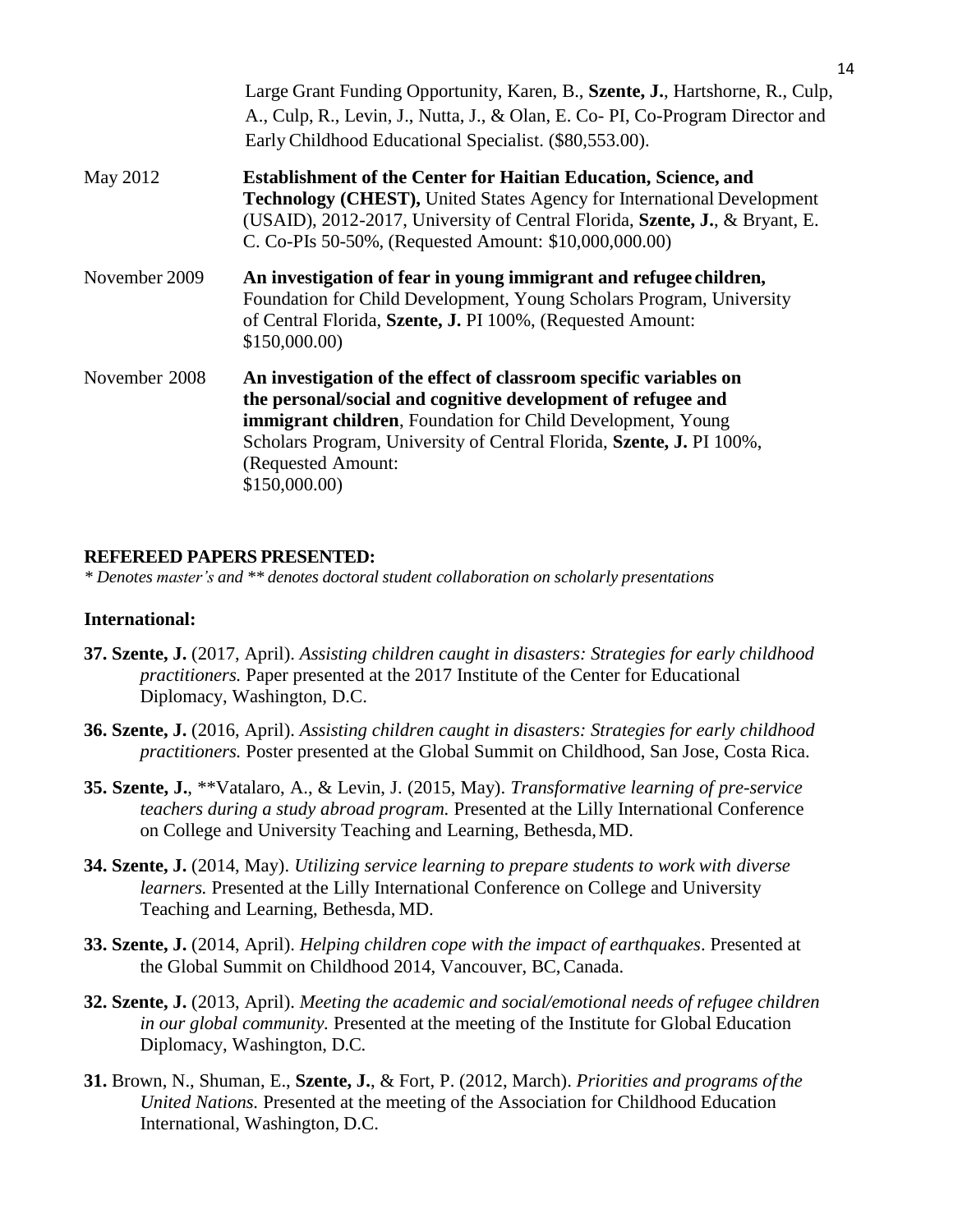- **30.** Brown, N., & **Szente, J.** (2011, April). *Advocacy in action: An update from the United Nations.*  Presented at the meeting of the Association for Childhood Education International, New Orleans, LA.
- **29. Szente, J**. (2010, April). *Global Forum: State of the world's children.* Presented at the meeting of the Association for Childhood Education International, Phoenix, AZ.
- **28. Szente, J**. (2010, April). *Global Forum: The economic crisis and the impact on children and families: Conversations.* Presented at the meeting of the Association for Childhood Education International (Global Forum), Phoenix, AZ.
- **27. Szente, J.** (2009, March). *Celebrating the 60th anniversary of the Universal Declaration of Human Rights.* Presented at the meeting of the Association for Childhood Education International (Global Forum), Chicago, IL.
- **26. Szente, J.**, & \*Xia, L. (2009, March). *Leadership development workshop:Identifying valuable ideas to support chapter development.* Presented at the meeting of the Association for Childhood Education International, Chicago, IL.
- **25. Szente, J.**, & Taub, G. E. (2008, March). *Empowering children for success in school and in life.* Presented at the Annual Meeting of the Association for Childhood Education International, Atlanta, GA.
- **24. Szente, J.**, & Brown, N. (2008, March). *Public Affairs Global Forum: "Teachers' open forum."* Presented at the Annual Meeting of the Association for Childhood Education International, Atlanta, GA.
- **23. Szente, J.**, & Brown, N. (2008, March). *Environmental education in action.* Presented at the Annual Meeting of the Association for Childhood Education International, Atlanta, GA.
- **22. Szente, J.** (2007, May). *Academic enrichment programs for refugee children in our schools.* Presented at the meeting of the Association for Childhood Education International, Tampa, FL.
- **21. Szente, J.** (2007, May). *Early childhood education in Japan*. Presented at the meeting of the Association for Childhood Education International, Tampa, FL.
- **20. Szente, J**., & Hoot, J. (2006, April). R*esponding to the unique needs of refugee children in our schools.* Presented at the meeting of the Association for Childhood Education International, San Antonio, TX.
- **19.** Hoot, J., & **Szente, J.** (2006, April). *Using technology for teaching skills and developing international friendships in the early years.* Presented at the meeting of the Association for Childhood Education International, San Antonio,TX.
- **18. Szente, J.** (2006, January). *Early education in Ethiopia: Current challenges and prospects for the future.* Presented at the meeting of the Fourth Annual Hawaii International Conference on Education, Honolulu, HI.
- **17. Szente, J.**, & Hoot, J. (2005, December). *Refugee children in our classrooms: Strategies for teachers of young children.* Presented at the meeting of the World Organization for Early Childhood Education, Washington, D.C.
- **16.** Hoot, J., Casler, E., **Szente, J**., & Mgbuga, T. (2005, April). *Educating our world's children on the African continent.* Presented at the meeting of the Association of Childhood Education International, Washington, D.C.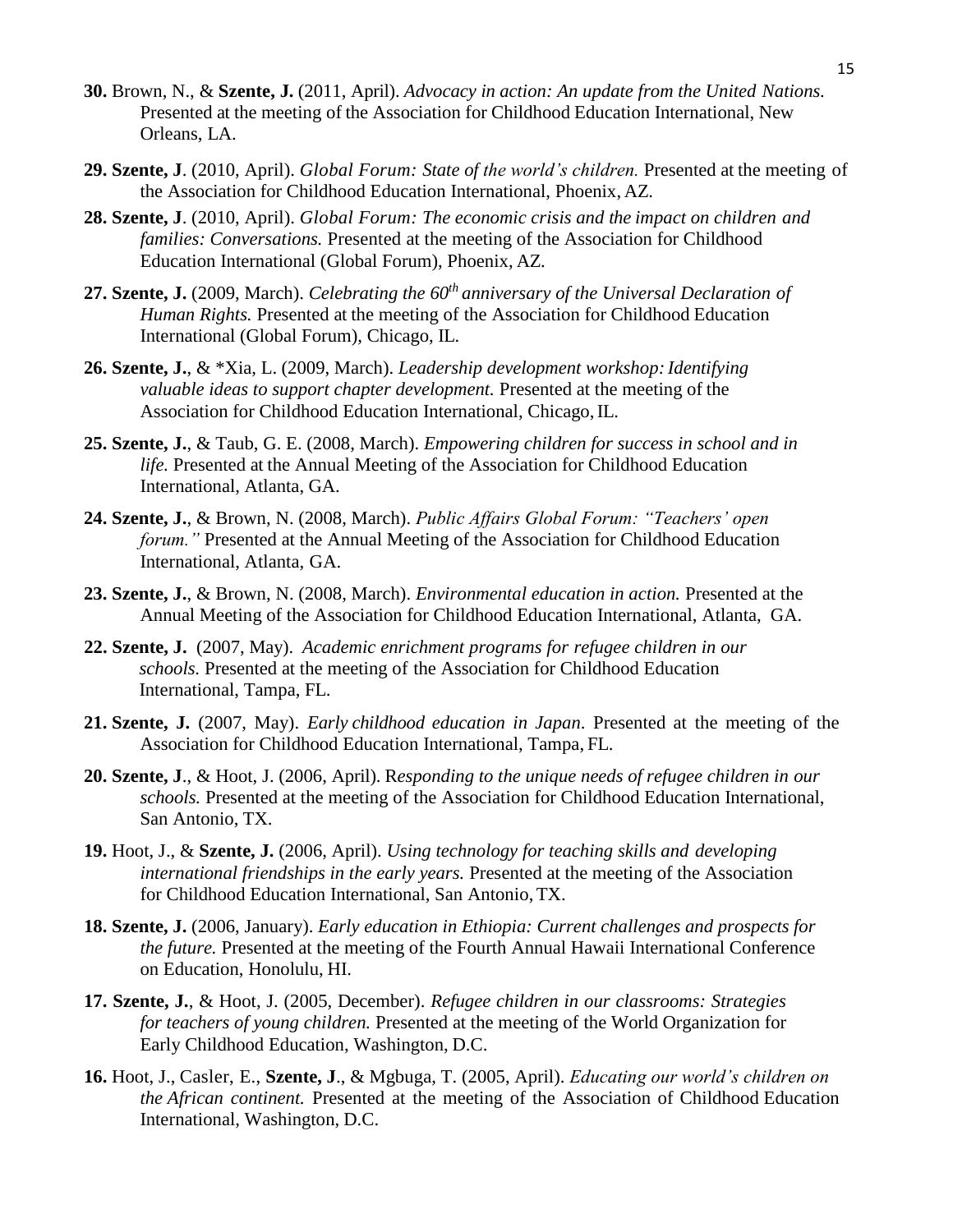- **15.** Thirumurthy, V., Ibanez, L., **Szente, J.**, Tadesse, S., Fayez, M., Mbugua, T., & Mensah, L. (2005, April). *International focus on pedagogy and practices.* Presented at the meeting of the Association of Childhood Education International, Washington, D.C.
- **14.** Hoot, J, & **Szente, J.** (2004, November). *Early childhood education in Ethiopia: Problems and prospects.* Presented at the meeting of the World Organization for Early Childhood Education, Anaheim, CA.
- **13.** Hoot, J., **Szente, J.**, Mebratu, B., & Mbugua, T. (2004, April). *Building professional collaborations for children on the African continent.* Presented at the meeting of the Association of Childhood Education International, New Orleans, LA.
- **12.** Barnett, M., Borowski, M., & **Szente, J.** (2004, April). *The virtual urban lab school: Using distance education to enrich the professional development of preservice teacher education students, classroom teachers, and teacher educators.* Presented at the meeting of the Association for Childhood Education International, New Orleans, LA.
- **11. Szente, J.**, & Borowski, M. (2004, April). *Innovative standards-based curriculum and assessment for the 21st century.* Presented at the meeting of the Association for Childhood Education International, New Orleans,LA.
- **10.** Massey, C., **Szente, J.**, Borowski, M., Hoot, J., Barnett, M., & Murphy, V. (2003, April). *From church to charter school: A community collaborates for children.* Presented at the meeting of the Association of Childhood Education International, Phoenix,AZ.
- **9.** Ernest, J. M., & **Szente, J.** (2003, April). *Q-methodology workshop: How, when, and why?*  Presented at the meeting of the Association of Childhood Education International, Phoenix, AZ.
- **8. Szente, J.** (2002, April). *Views of teachers and parents of children (in preschool-Grade 1) regarding developmentally appropriate practices: A Hungarian perspective.* Presented at the meeting of the Association of Childhood Education International, San Diego, CA.
- **7.** Bartkowiak, D. L., Bogis, S., Parsons, A., & **Szente, J.** (2002, April). *Beginning teacher panel discussion session.* Presented at the meeting of the Association of Childhood Education International, San Diego, CA.
- **6. Szente, J.**, Sirkin, M., Morra, M., Lynn-Garbe, C., Boyle, A. H., & Suresh, R. (2001, April). *Student Committee Make 'n Take #1: Magnificent masks*. Presented at the meeting of the Association of Childhood Education International, Toronto, ONT.
- **5. Szente, J.**, & Tamas, J. (2000, April). *Contexts & cultures: Ways of educating and nurturing children in our global community-Hungary*. Presented at the meeting of the Association of Childhood Education International, Baltimore, MD.
- **4. Szente, J.**, Kiraly, G., & Kertesz, C. (1998, April). *Hungarian preschool life*. Presented at the meeting of the Association for Childhood Education International, Tampa,FL.
- **3.** Bogis, S., Korse, J., Neidel, B., **Szente, J.**, & Marino, R. (1998, April)*. Parents! Come get involved. Increasing parent involvement in early childhood classroom*. Presented at the meeting of the Association of Childhood Education International, Tampa,FL.
- **2.** Hoot, J. L., Bogis S., **Szente, J.**, Tamas, J., & Rebicsek, K. (1997, June). *Working together for children: An international teacher exchange collaborative*. Presented at the World Conference of the Association for Childhood Education International, Sopron, Hungary.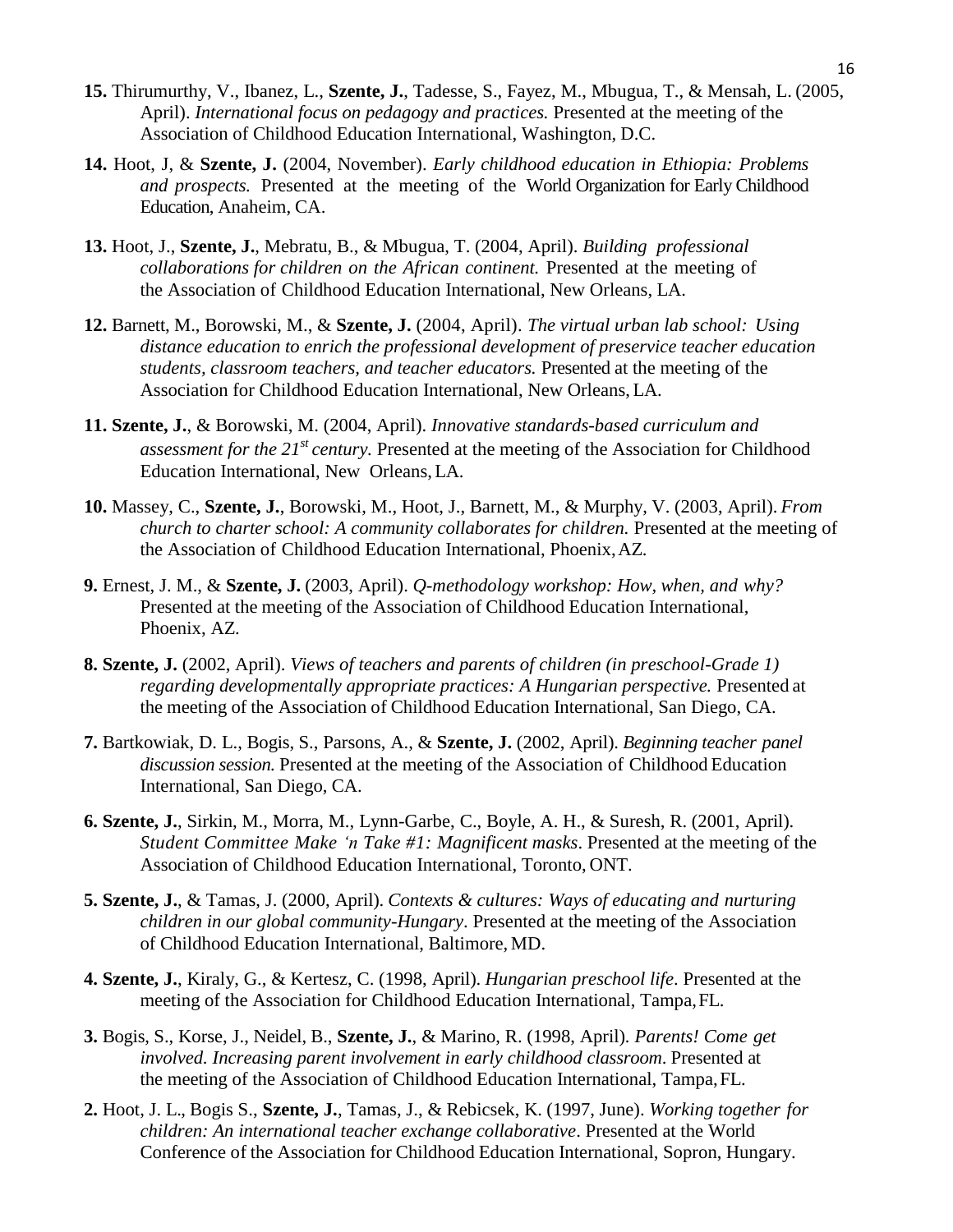**1. Szente, J.**, & Bogis, S. (1997, April). *The importance of ACEI for educators and their children in Hungary.* Presented at the meeting of the Association of Childhood Education International, Portland, OR.

#### **National:**

- **4. Szente, J.** (2015, November). *Assisting children caught in disasters: Suggestions for early childhood teacher educators.* Presented at the meeting of the National Association of Early Childhood Teacher Educators, Orlando, FL.
- **3. Szente, J.**, & Hoot, J. (2007, April). *Responding to the needs of African refugee children in our schools.* Presented at the meeting of the American Educational Research Association, Chicago, IL.
- **2.** Hoot, J., & **Szente, J.** (2004, November). *Early childhood education in Ethiopia.* Presented at the meeting of the National Association for the Education of Young Children, Anaheim, CA.
- **1. Szente, J.**, & Hoot, J. (2004, June). *Teacher education in Ethiopia.* Presented at the meeting of the National Association for Early Childhood Teacher Educators, Baltimore,MD.

#### **State:**

- **5. Szente, J.**, & Hoot, J. (2005, September). *Utilizing technology as a tool for educational enrichment, cross-cultural learning and international development.* Presented at the meeting of the Florida Association of Early Childhood, Orlando, FL.
- **4. Szente, J.**, & Zavatti, C. (2002, May). *Dealing with the effects of 9/11.* Presented at the meeting of the New York State Association for the Education of Young Children, Buffalo, NY.
- **3. Szente, J.** (2001, May). *Views of teachers and parents of children (in preschool-Grade 1) regarding developmentally appropriate practices: A Hungarian perspective.* Presented at the meeting of the New York State Early Childhood Teacher Educators at the New York State Association for the Education of Young Children, Syracuse,NY.
- **2. Szente, J.** (1998, May). *Arts in education. "Where the wild things are."* Presented at the meeting of the New York State Association for the Education of Young Children, Saratoga Springs, NY.
- **1. Szente, J.** (1997, May). *Some moments of the Hungarian early childhood education*. Presented at the meeting of the New York State Association for the Education of YoungChildren, Binghamton, NY.

#### **Local:**

**Szente, J.** (2001, October). *Programs at the King Center Charter School.* Presented at the meeting of the Western New York Association for the Education of Young Children, Buffalo,NY.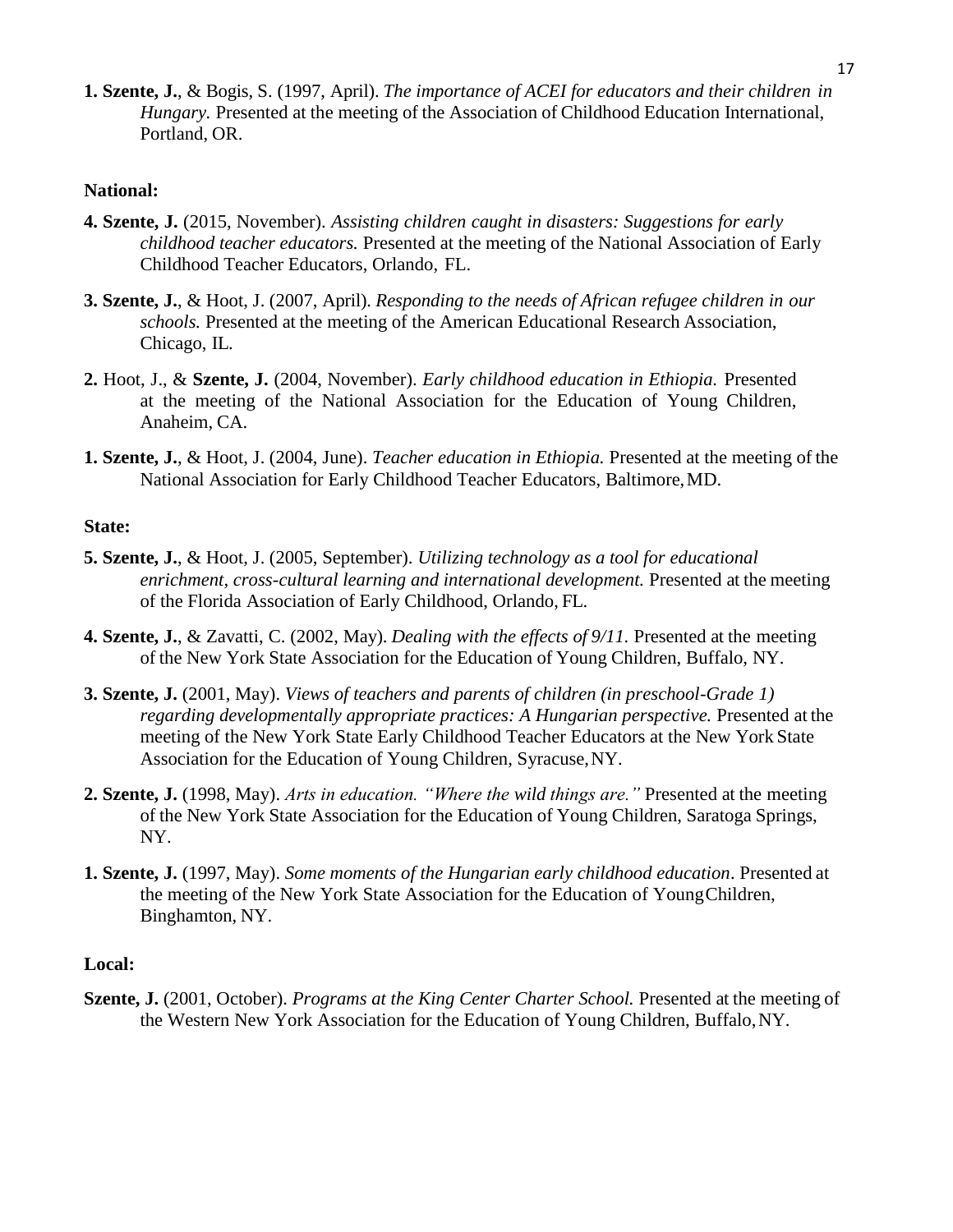#### **INVITED PRESENTATIONS:**

#### **On Publishing:**

- **Szente, J.** (2015, June). *Professional publications and editorial activities.* Presented at ELE 7100: Writing for Professional Publication Doctoral Seminar, University of Central Florida.
- **Szente, J.**, & Roberts, K. S. (2013, April). *Welcome to ACEI Publications!* Presented at the meeting of the Institute for Global Education Diplomacy, Washington, D.C.
- **Szente, J.** (2012, September). *Writing for professional publications in early childhood.* Presented at EEC 7673: Early Childhood: Writing for Professional Publications and Grants Doctoral Seminar, University of CentralFlorida.
- **Szente, J.**, & Roberts, K. S. (2012, March). *Welcome to ACEI Publications!* Presented at themeeting of the Association for Childhood Education International, Washington,D.C.

#### **On Professional Development:**

**Szente, J.** (2012, April). *Reflections on Promotion & Tenure*. Presented at the Promotion & Tenure Panel of the College of Medicine, University of Central Florida.

#### **On International Issues in Early Childhood:**

- **Szente, J.** (2017, April). *The state of refugee children*. Presented at EEC 4414: Parent-Child Relations, University of Central Florida.
- **Szente, J.** (2014, February). *Global perspectives on early childhood: Reflections on Bronfenbrenner's theoretical view in the light of Hungary, Ethiopia, and the USA. Presented* at ECE 731: Doctoral Seminar II: Children and Society, University of Alabama at Birmingham.
- **Szente, J.** (2013, February). *Global perspectives on early childhood: Reflections on Bronfenbrenner's theoretical view in the light of Hungary, Ethiopia, and the USA.* Presented at ECE 731: Doctoral Seminar II: Children and Society, University of Alabama at Birmingham.
- **Szente, J.**, & Levin, J. (2013, February). *The relevance of the Reggio Emilia Approach to early childhood education for gifted students – Lessons from Italy.* Presented at the Florida Association for Gifted Children (FLAG) Region IV and the UCF Faculty Advocates forGifted Education (ADAGE) Conference, University of Central Florida.
- Levin, J., & **Szente, J.** (2012, October). *Study abroad trip Reggio Emilia, Italy: Historical, cultural, and theoretical foundations of the Reggio Approach to early childhood.* Presented at the Professional Development Meeting of the Creative School for Children, University of Central Florida.
- Levin, J., & **Szente, J.** (2012, October). *Study abroad trip Reggio Emilia, Italy: Historical, cultural, and theoretical foundations of the Reggio Approach to early childhood.* Presented at the Early Childhood Faculty Meeting, University of Central Florida.
- **Szente, J.** (2012, February). *Global perspectives on early childhood: Reflections on Bronfenbrenner's theoretical view in the light of Hungary, Ethiopia, and the USA.* Presented at ECE 731: Doctoral Seminar II: Children and Society, University of Alabama at Birmingham.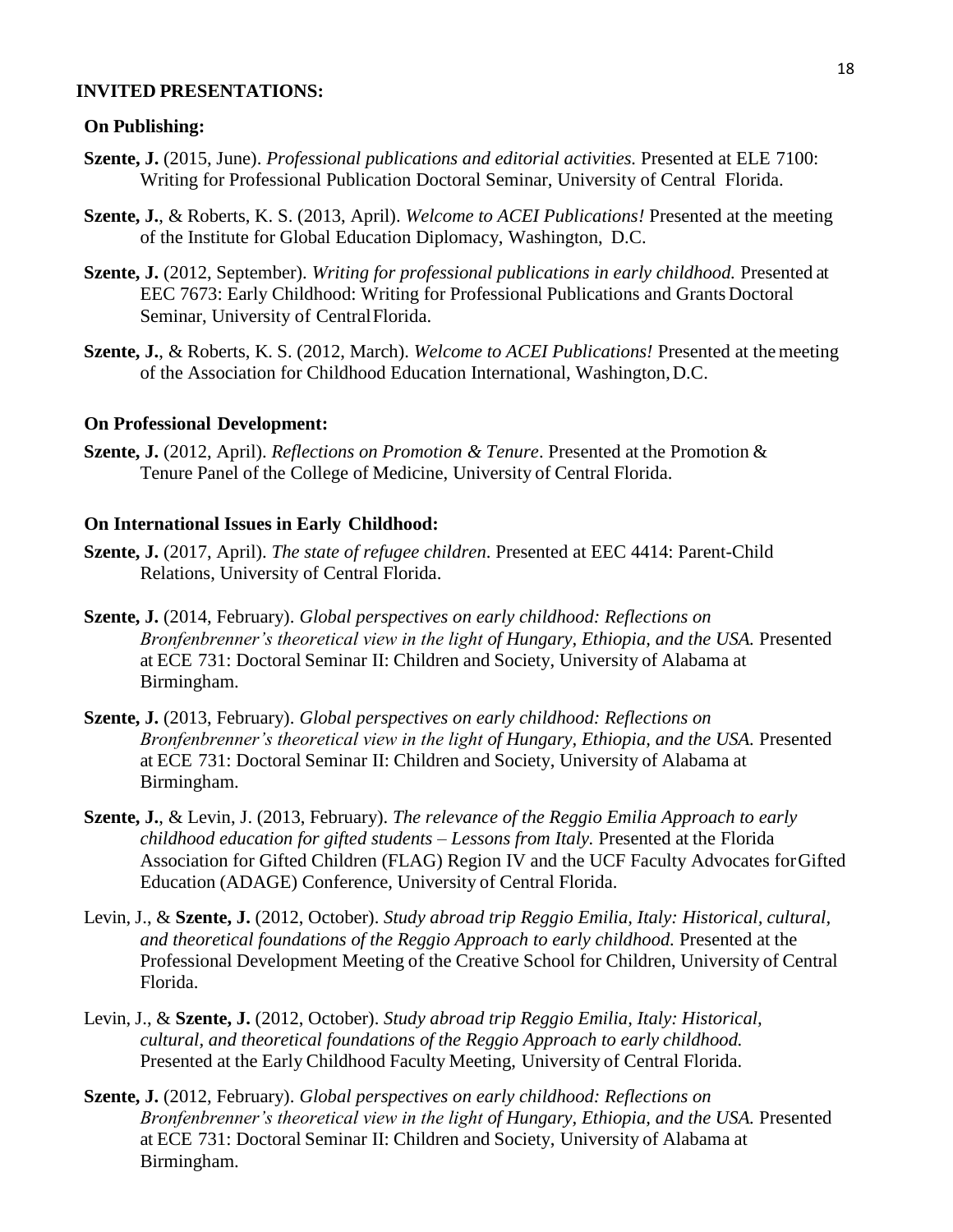- **Szente, J.** (2011, November). *An investigation of refugee children's fears and coping mechanisms.* Presented at the 2011 TJEEI Executive Leadership Summit, College of Education,University of Central Florida.
- **Szente, J.** (2010, November). *Millennium Development Goals: Progress towards "A World Fit for Children" by 2015.* Presented at the International Education Week 2010, College of Education, University of CentralFlorida.
- **Szente, J.** (2010, June). *The review of the Millennium Development Goals in the light of the United Kingdom, United States, Hungary, and Ethiopia.* Presented at the University College of St. Mark & St. John, Plymouth,England.
- **Szente, J.** (2009, January). *International initiatives.* Presented at the Professional Development Sessions, College of Education Faculty Meeting, University of Central Florida.
- **Szente, J.** (2008, November). *Global issues in early childhood*. Presented at the International Education Week 2008, College of Education, University of Central Florida.
- **Szente, J.** (2005, October). *What teachers should know about meeting the needs of refugee children and their families.* Presented at the Diversity Week 2005, University of Central Florida.
- **Szente, J.**, & Borowski, M. (2005, July). *Exploring and sharing our diversity.* Presented at the Summer Digital Learning Institute of WNED TV Station. Buffalo, NY.
- **Szente, J.** (2004, February). *Early education in Ethiopia*. Presented at the Calasanctius Training Program, Buffalo, NY.
- **Szente, J.** (2003, April). *Education and society in Hungary (1989-2003). American and Hungarian educational relationships.* Presented at the Special Forum on Education and Society in Hungary (1945-2003), Medaille College, Buffalo, NY.
- Tamas, J. & **Szente, J.** (1997, April). *A bird's eye view of early education in Eastern Europe*. Presented at the meeting of the Association for Childhood Education International, upon invitations by the Heritage Committee, Portland,OR.

#### **UNIVERSITY TEACHING AND SUPERVISION EXPERIENCE**

**Summary:** My passion for research-informed teaching enabled me to internationalize the curriculum within the Early Childhood Development and Education program at the undergraduate, master's, and doctoral levels. At UCF, I developed new graduate courses with international focus (4) and embedded international components in all my courses (26) at the undergraduate (11), master's (10), and doctoral (5) levels. I taught these courses online, mixed-mode, and face-to-face. I also was a team member to redesign the Graduate Certificate in Global, International, and Comparative Education at the College of Education and Human Performance. I am an academic advisor of undergraduate and graduate students in Early Childhood Development and Education and chair/co-chair/serve on dissertation, master's thesis, and Honors-in-the-Major committees. I am proud to mentor my students to receive a variety of awards. I have Co-Directed three Study Abroad Programs (Tampere/Helsinki, Finland 2016; Reggio Emilia, Italy 2012; Plymouth, England 2010) with undergraduate, master's, and doctoral level students and currently planning the Study Abroad Program to Germany in 2018.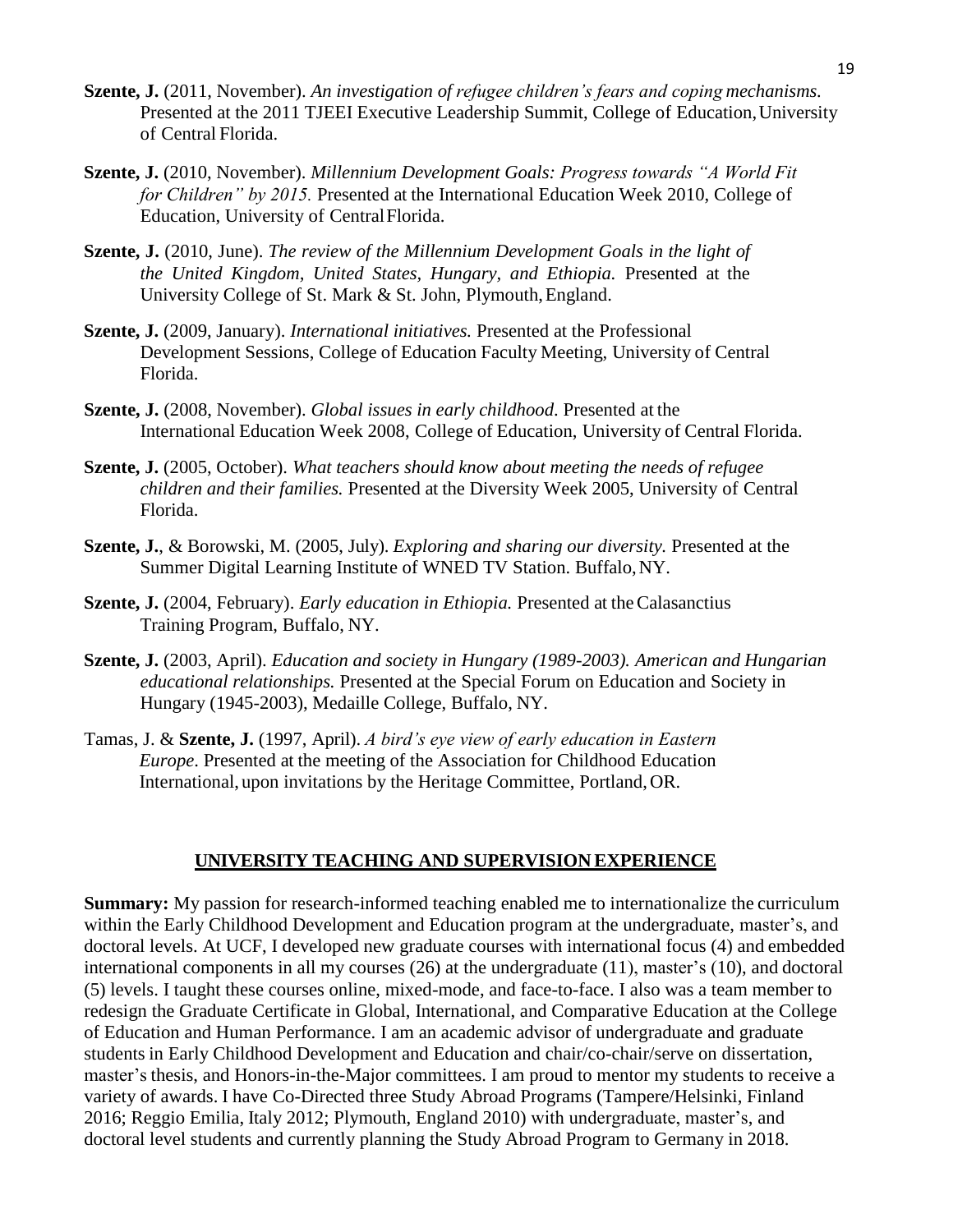### **COURSES TAUGHT:**

#### **University of Central Florida, Orlando, FL**

#### *Graduate*

EDG 7980: Dissertation EEC 7948: Early Childhood: Internship in Research EEC 7945: Early Childhood: Internship in Teaching and Supervision EEC 7409: Current Trends in Child, Family, and Community Sciences EEC 7058: Theoretical Foundations of Early Childhood EEC 6971: Thesis EEC 6947: Practicum in Child, Family, & Community Sciences (formerly called: Practicum in Family Liaison Building) EEC 6946: Clinical Experiences in Early Childhood EEC 6909: Research Report EEC 6908: Independent Study EEC 6606 (EEC 6938): Global Issues in Early Childhood EEC 6216: Communicative Arts in Early Childhood EDF 6155: Lifespan Human Development and Learning EEC 6405: Home-School-Community Interaction in Early Childhood Education EEC 5205: Programs & Trends in Early Childhood Education (Summer Institute)

### *Undergraduate*

EEC 4970H: Honors in the Major Thesis EEC 4940: Practicum: Early Childhood Development EEC 4906: Independent Study EEC 4903H: Honors in the Major Independent Study EEC 4943: Student Teaching EEC 4661 (EEC 4932): Theory & Practice in Early Childhood EEC 4268: Curriculum Activities in Early Childhood EEC 3940: Internship I EEC 3268: Play Development ARE 2000 (ARE 2011): Art & Creativity in Early Childhood EDF 3740: Foundations of Early Childhood Education

#### **State University of New York at Buffalo, Buffalo, NY**

#### *Graduate*

LAI 502: Infant and Toddler Programs (team-taught) LAI 507/490: Seminar and Practice in Early Childhood Programs (team-taught)

#### *Undergraduate*

LAI 205: Introduction to Child Development

## **NEW GRADUATE COURSE DEVELOPMENT AT UCF:**

EDF 6855: Equitable Educational Opportunity and Life Chances: A Cross-National Analysis EEC 7948: Early Childhood: Internship in Research EEC 7058: Theoretical Foundations of Early Childhood EEC 6606: Global Issues in Early Childhood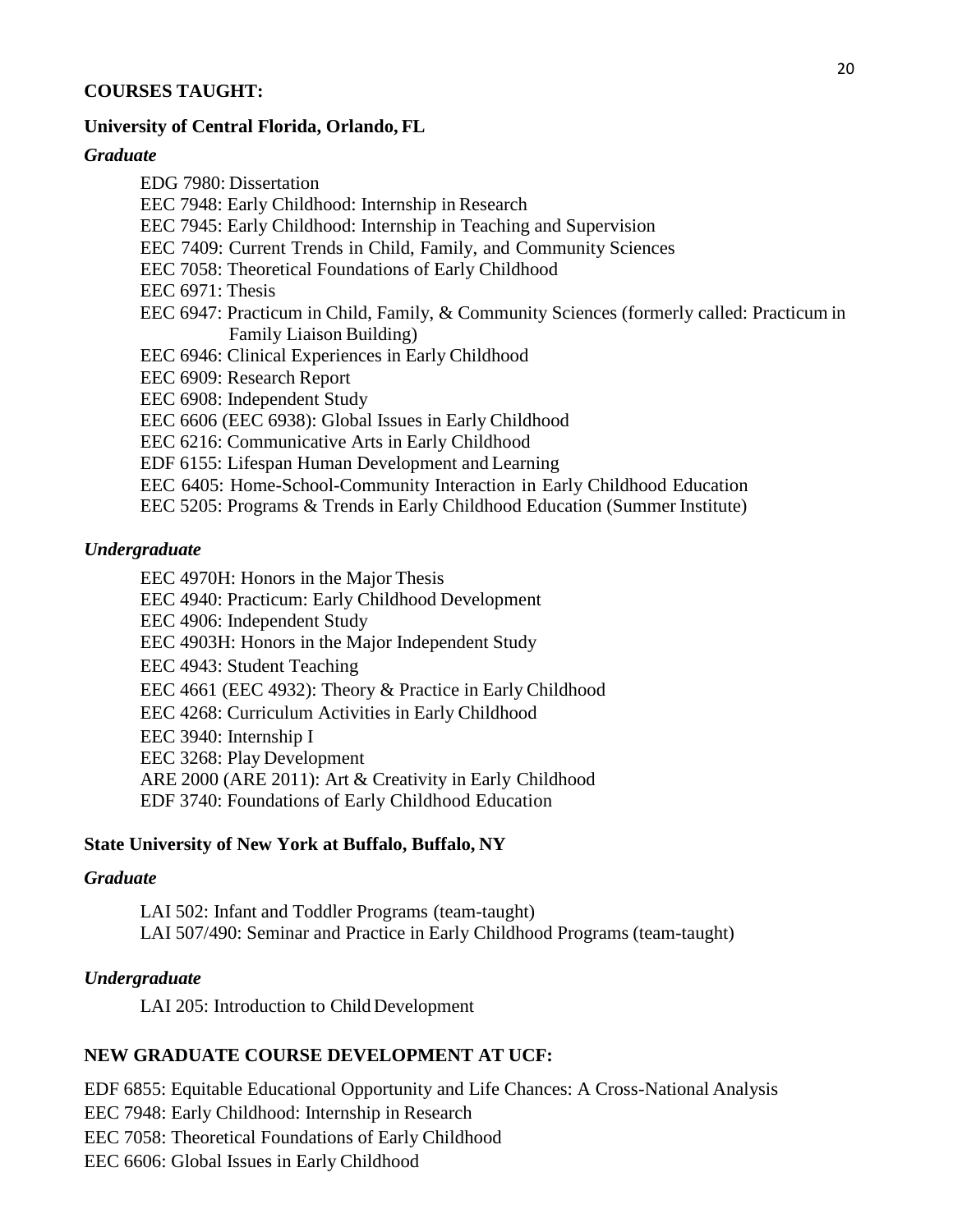## **MAJOR GRADUATE COURSE REVISIONS AT UCF:**

EEC 6947: Practicum in Child, Family, & Community Sciences EEC 6216: Communicative Arts in Early Childhood EEC 5205: Programs & Trends in Early Childhood

## **ADVISING:**

Fall 2005-Present Undergraduate (Fall 2005-Present), master's (Summer 2010-Present), and doctoral (Fall 2012-Present) students in Early Childhood Development and Education, University of Central Florida

### **DISSERTATION AND THESIS COMMITTEES:**

Our Ph.D. in Education – Early Childhood Track accepted its first cohort of two students in Fall 2012 and three students in Fall 2015. At this point, only two of our doctoral candidates have completed their dissertations. However, based on my early childhood and international research work, I became a sought out committee member on additional doctoral committees as well.

#### **Dissertation Chair:**

Jennings, K. (2014). *Enhancing preservice teachers' pedagogies of practice through use of a simulated learning environment with unique characteristics and features of an urban classroom.* (Curriculum & Instruction, University of Central Florida). Chair: Dr.Judit Szente.

#### **Dissertation Committee Member:**

- Nguyen, L. (2016). *Young children's social interactions and fine motor gestures when using IPads.* (Education, University of Central Florida). Chair: Dr. Rex Culp.
- Vatalaro, A. (2015). *A quasi-experiment examining expressive and receptive vocabulary knowledge ofpreschool Head Start children using mobile media apps.* (Education, University ofCentral Florida). Chair: Dr. Anne Culp.
- Leppma, M. (2011). *The effect of loving-kindness meditation on empathy, perceived level of social support, and problem-solving appraisal of counseling students.* (Counseling, University of Central Florida). Chair: Dr. Mark Young.
- Hu, B. Y. (2009). *Examining the general quality of early childhood education and structural variables in support of early childhood inclusion in Beijing, China.* (Exceptional Education, University of Central Florida). Co-Chairs: Drs. Lee Cross and LeaWitta.
- Katz, M. (2008). *An investigation into the use of retention as an intervention strategy forstruggling students as measured by student success on FCAT in Seminole County.* (Educational Leadership, University of Central Florida). Chair: Dr. BarbaraMurray.

#### **Master's Thesis Committee Chair:**

Fagan, T. (2013). *Stereotypes, perceptions, and cultural identities: Factors that may influence the academic achievement of immigrant students*. (Early Childhood Development and Education. University of Central Florida). Chair: Dr. Judit Szente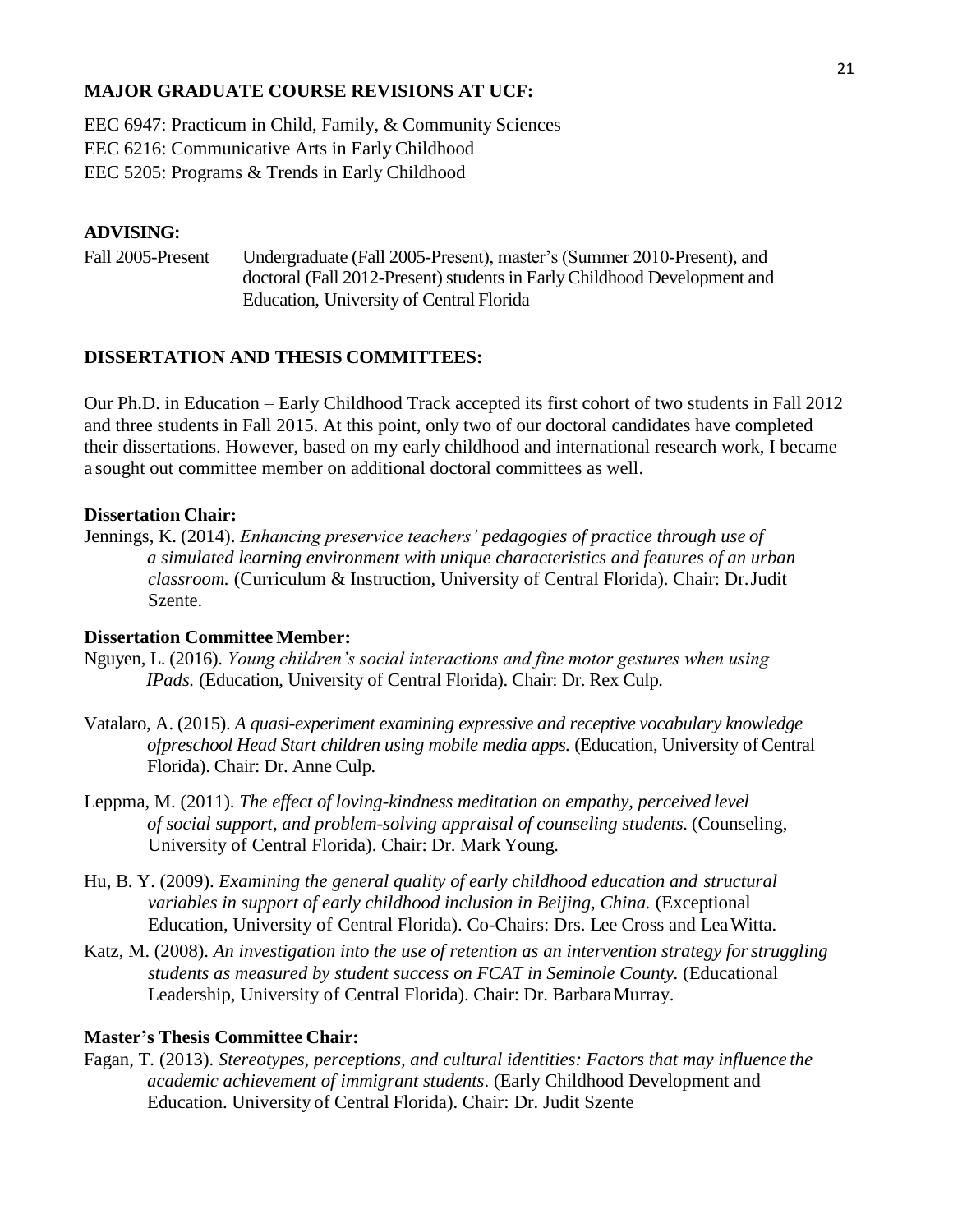#### **Master's Thesis Committee Member:**

- Nguyen, L. (2011). *Toys and their effect on children's attention.* (Early Childhood Development and Education, University of Central Florida). Chair: Dr. AnneCulp.
- Xia, L. (2010). *Fathers' influence on infants' vocalization at six months during free-play.* (Early Childhood Education, University of Central Florida). Chair: Dr. RexCulp.

### **Honors in the Major Committee Chair/Co-Chair:**

- Paris, B. (2011). *Examining young children's social/emotional awareness and the development of empathy through service-learning experiences.* (EarlyChildhood Education, University of Central Florida). Co-Chairs: Drs. Judit Szente and Judy Levin.
- Schrier, A. (2010). *Exploring students' performance levels in regular and arts-based curricular experiences.* (Early Childhood Education, University of Central Florida). Chair: Dr. Judit Szente.
- Kirlew, A. (2010). *How play supports the development of the whole child: Implications for parents.*  (Early Childhood Education, University of Central Florida). Co-Chairs: Drs. Judit Szente and Judy Levin.
- Monaghan, E. F. (2009). *Exploring and implementing select character education programs for young children in Florida. (*Early Childhood Education, University ofCentral Florida). Chair: Dr. Judit Szente.

#### **Honors in the Major CommitteeMember:**

- Guler, J. (2014). *The relationship between exposure to war and conflict, acculturation, and identity formation among adolescent refugees.* (Psychology, University of Central Florida). Chair: Dr. Steven L.Berman.
- Guzman, J. (2012). *Adolescent mothers in an intervention study: A qualitative analysis of variables relating to their teaching interactions with their infants.* (Early Childhood Education and Development, University of Central Florida). Chair: Dr. AnneCulp.
- Lane, C. (2009). *Exploring the contributing factors of the success of Department of Defense K-12 schools: A literature review.* (Elementary Education, University of Central Florida). Chair: Dr. Sherron Roberts.
- Shapiro, A. B. (2007). *Where are the gifted children? The representation of gifted students in Caldecott Medal books.* (Elementary Education, University of Central Florida). Chair: Dr. Sherron Roberts.

#### **MENTORING:**

| 2011             | Minority Teacher Recruitment and Retention Program mentor and<br>supporter, University of Central Florida |
|------------------|-----------------------------------------------------------------------------------------------------------|
| <b>Fall 2008</b> | Minority Programs In Education (MPIS) mentor, University of Central Florida                               |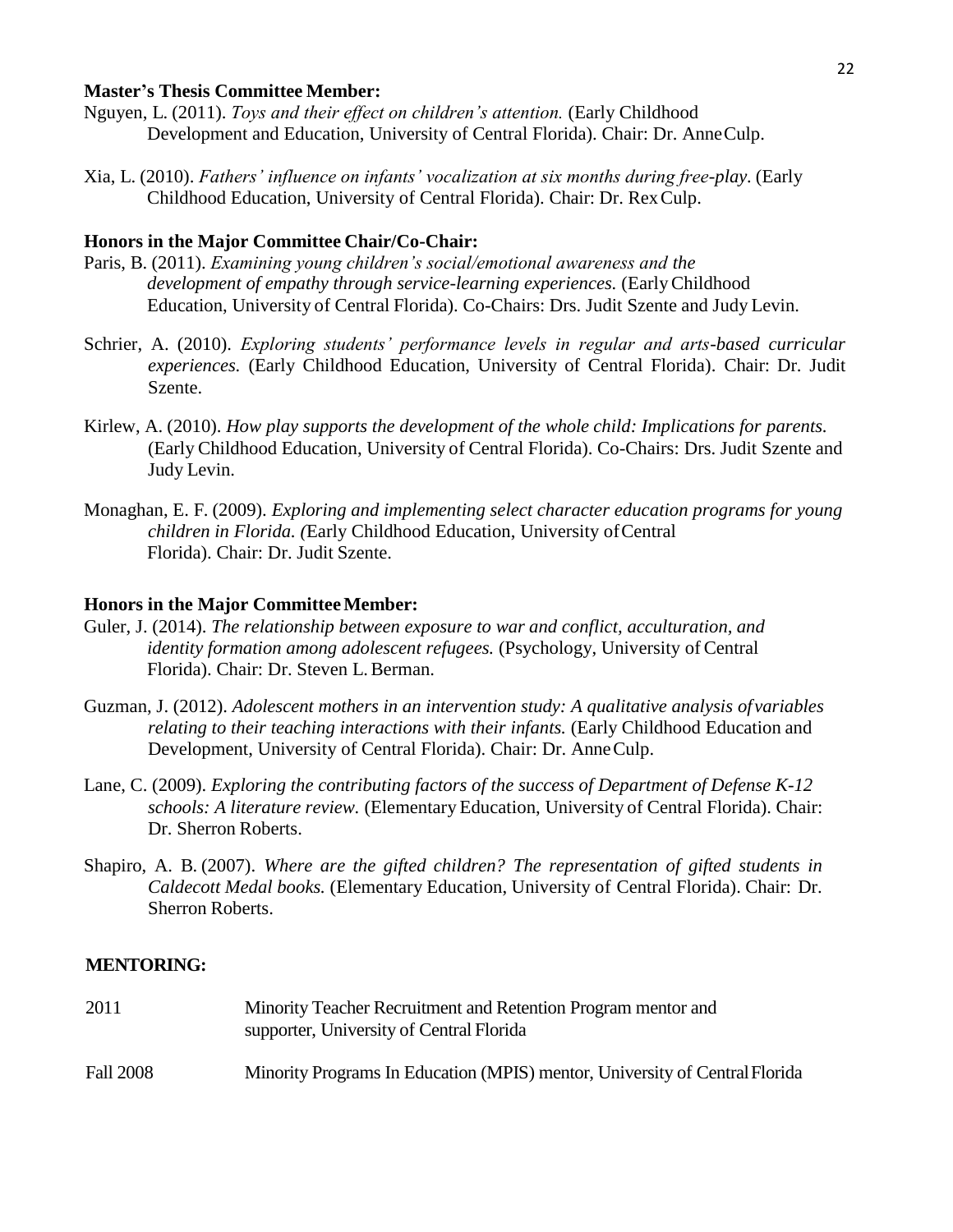### **Mentoring Students' Publications:**

- Paris, E. (2015). Hands on to help others: Service-learning as a cross-cultural strategy to promote empathy and moral development in the preschool classroom. *Childhood Education, 96*(6),451- 456.
- Guler, J., Guler, C., & **Szente, J.** (2014). The influence of previous traumatic experiences on Haitian child refugees' conceptualization of fear. *The University of Central Florida Undergraduate Research Journal, 7*(1), 27-37.

## **Mentoring Students' Presentation:**

Keller, J., Perez, L., & Jacamo, F. (2012, April). *Investigating refugee children's fears.* Paper presented at the 2012 Showcase of Undergraduate Research Excellence, University of Central Florida.

## **Mentoring Students' Independent Research:**

| EEC 6908: Independent Study | Spring $2016 - 4$ graduate students        |
|-----------------------------|--------------------------------------------|
|                             | Summer $2012 - 3$ graduate students        |
|                             | Summer $2011 - 1$ graduate student         |
|                             | Spring $2011 - 3$ graduate students        |
|                             | Spring $2009 - 1$ graduate students        |
|                             | Spring $2007 - 1$ graduate student         |
| EEC 6909: Research Report   | <b>Fall 2010</b><br>$-3$ graduate students |

## **SUPERVISION OF STUDENTS IN FOLLOWING K-12 SCHOOLS AND AGENCIES:**

## **Brevard County, Florida:**

Divine Mercy Catholic Academy; Eastern Florida State College Lab School (BCC)

## **Orange Country, Florida:**

Arnold Palmer Hospital for Children Child Life Program; Audubon Park ES; Azalea Park ES; Camelot ES; Children's Home Society of Florida; Clay Springs ES; Dommerich ES; Durrance ES; Eagles Nest ES; East Lake ES; Head Start, Orlando; Lake Gem ES; Lakemont ES; Lancester ES; Maxey ES; Millennia Gardens ES; Nap Ford Community School; Orlando Day Nursery; Orlando Science Center; P a l m e t t o E S; Pieces Fit; Refugee Youth and Family Services, Catholic Charities of Central Florida, Diocese of Orlando; Riverdale ES; Salvation Army Orlando Women's Shelter and Services; Social Bridges; Tangelo Park ES; UCP of Central Florida; Vista Lakes ES

## **Osceola County, Florida:**

UCP of Osceola County – Kissimmee; YMCA of Central Florida – Kissimmee

## **Seminole County, Florida:**

Bear Lake ES; Bentley ES; Carillon ES; Casselberry ES; Eastbrook ES; Idyllwilde ES; Keeth ES; Red Bug ES; Sterling Park ES; Wekiwa ES; Winter Springs ES; Woodlands ES; YMCA of Central Florida – Oviedo

# **Volusia County, Florida:**

Osteen ES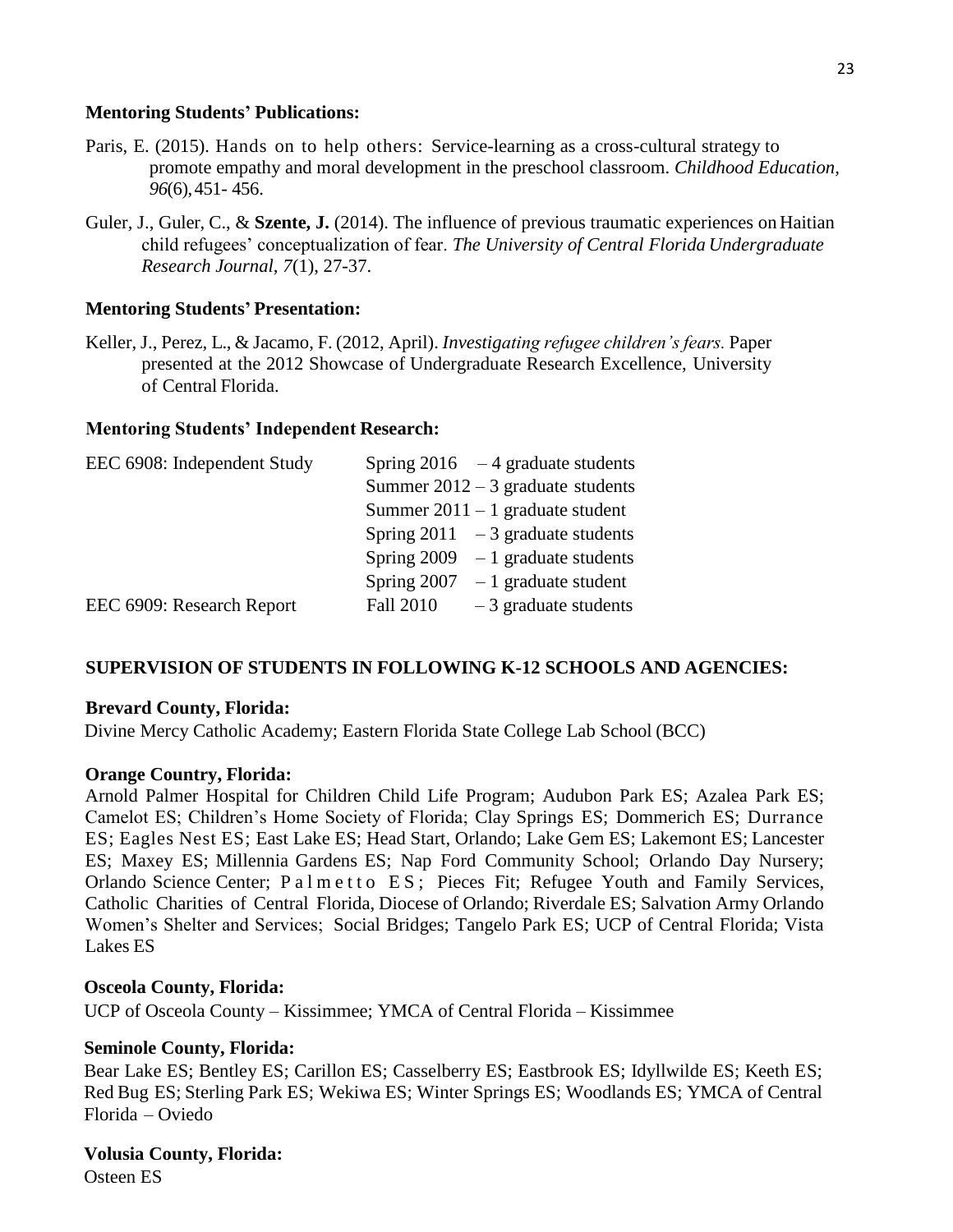# **ADVISEE / NOMINEE RECEPIENTS OF AWARDS / SCHOLARSHIPS:**

## **National/International Awards/Recognitions:**

| Spring 2012 | Dr. Cynthia Hutchinson (faculty) -Advisor of the Year Award - Association<br>for Childhood Education International                                                            |
|-------------|-------------------------------------------------------------------------------------------------------------------------------------------------------------------------------|
| Spring 2011 | Orlando-UCF ACEI Student Branch - 2011 Branch Award, Best Global<br><i>Focus Award</i> – Association for Childhood Education International                                    |
| Spring 2010 | Lu Xia (graduate) – Elizabeth Breathwaite Student Leadership Award –<br>Association for Childhood Education International                                                     |
| Spring 2008 | Callie Lane (undergraduate) – Elizabeth Breathwaite Student Leadership Award<br>- Association for Childhood Education International                                           |
|             | Orlando-UCF ACEI Student Branch - 2008 Branch Award, Best Professional<br>Development Workshop/Conference Award – Association for Childhood<br><b>Education International</b> |

## **UCF Awards/Recognitions:**

| <b>Fall 2013</b> | Jessy Guler (undergraduate) – Honors in the Major Scholarship – University<br>of Central Florida                                                                                     |
|------------------|--------------------------------------------------------------------------------------------------------------------------------------------------------------------------------------|
| Spring 2013      | Maria Lopez (graduate) – Emerging Early Childhood Leader Award – UCF<br>Early Childhood Program, University of Central Florida                                                       |
| Fall 2012        | Tamara Fagan (graduate) – Education Student College Council – College<br>of Education, University of Central Florida                                                                 |
| Spring 2011      | Elizabeth Paris (undergraduate) – Gene & Mary Longfellow Outstanding<br>Student Award – College of Education, University of Central Florida                                          |
| Spring 2011      | Zachary Anderson (undergraduate) – Founders' Award for Exceptional<br>Ability and Performance in a Particular Area of Study – College of<br>Education, University of Central Florida |
| <b>Fall 2010</b> | Elizabeth Paris (undergraduate) – Honors in the Major Scholarship –<br>University of Central Florida                                                                                 |
| <b>Fall 2008</b> | Deandra Roberts (undergraduate) – Ronald E. McNair<br>Postbaccalaureate Achievement Program – University of Central<br>Florida                                                       |
| Spring 2008      | Erin F. Monaghan (undergraduate) – Honors in the Major Scholarship<br>- University of Central Florida                                                                                |
|                  |                                                                                                                                                                                      |

## **ADVANCED TRAINING IN TEACHING/ADVISING:**

| Summer 2016 | <b>PSAA Degree Audit Security Training, College of Education and</b><br>Human Performance, University of Central Florida |
|-------------|--------------------------------------------------------------------------------------------------------------------------|
| Fall 2012   | <b>Canvas Training, Center for Distributed Learning, University of Central Florida</b>                                   |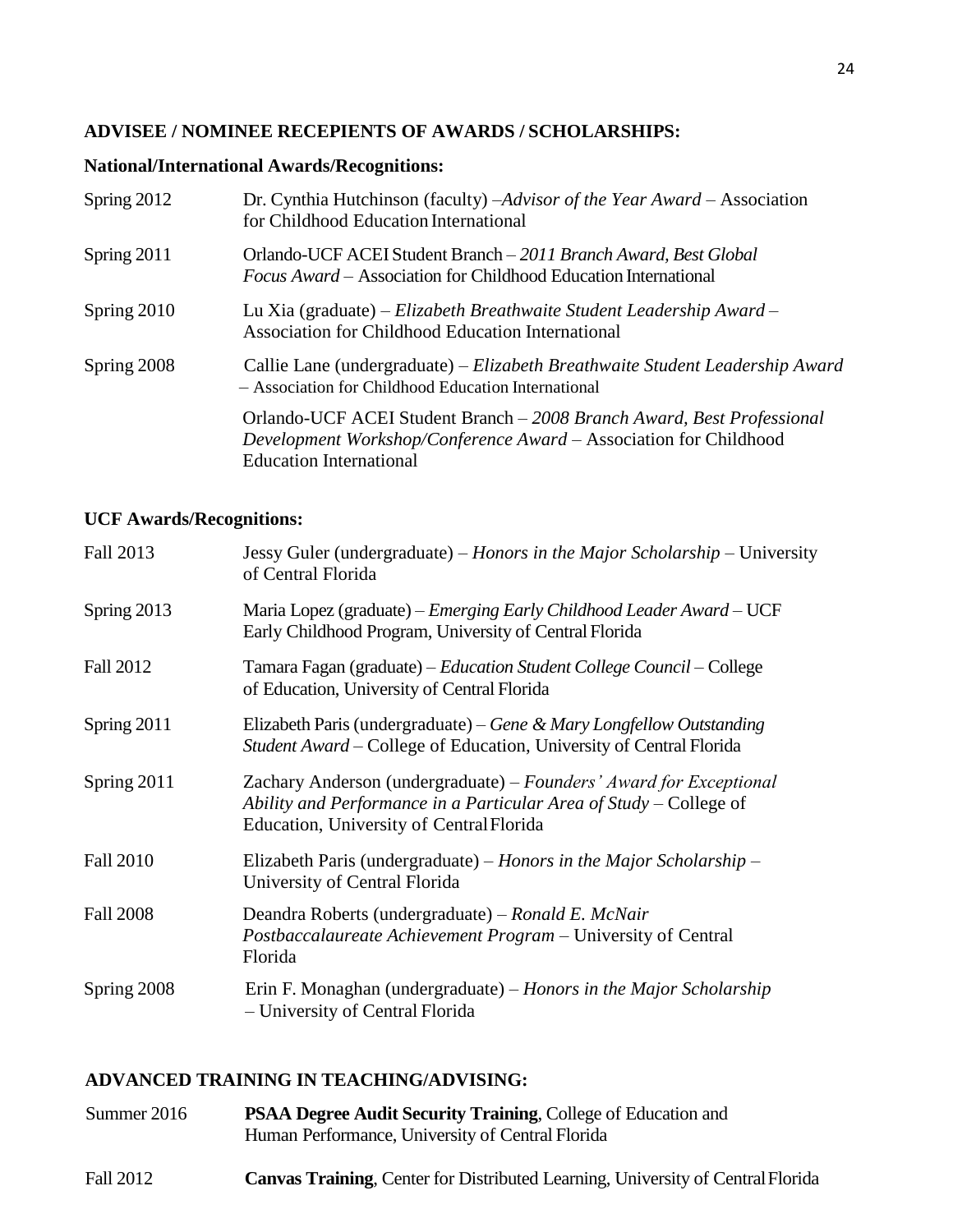| Summer 2011      | <b>2011 Summer Faculty Development Conference, International Track,</b><br>University of Central Florida                                                                                                    |
|------------------|-------------------------------------------------------------------------------------------------------------------------------------------------------------------------------------------------------------|
| Summer 2010      | 2010 Summer Faculty Development Conference, Scholarship of Teaching<br>and Learning (SoTL) Track, University of Central Florida                                                                             |
| Spring 2010      | <b>Scholarship of Teaching and Learning (SoTL) Workshop, UCF</b>                                                                                                                                            |
| Spring 2010      | <b>Turnitin.com Anti-plagiarism Training, UCF</b>                                                                                                                                                           |
| Summer 2008      | 2008 Summer Faculty Development Conference, University of Central Florida                                                                                                                                   |
| Spring 2008      | <b>Internationalizing Curriculum, Faculty Center for Teaching and</b><br>Learning, University of Central Florida                                                                                            |
| Spring 2006      | <b>IDL 6543: Interactive Distributed Learning for Technology-Mediated</b><br><b>Course Delivery, Center for Distributed Learning, Course Development</b><br>and Web Services, University of Central Florida |
| Spring/Fall 2006 | LiveText Training for Faculty and Students, College of Education,<br>University of Central Florida                                                                                                          |
| Fall 2005        | <b>Faculty Training, Teachers of English to Speakers of Other</b><br><b>Languages (TESOL), College of Education, University of Central</b><br>Florida                                                       |

# **DISTANCE LEARNING EXPERIENCES:**

| 2006-Present | <b>Teaching and Developing Undergraduate and Graduate Courses in</b><br>Early Childhood Education via WebCT, Webcourses, and Canvas<br><b>Formats, Mixed-Mode/Completely Online, University of Central Florida</b>      |
|--------------|-------------------------------------------------------------------------------------------------------------------------------------------------------------------------------------------------------------------------|
| 2003-2005    | <b>Coordinator</b> , Teleconference between urban and rural elementary school<br>students in the King Center Charter School, Buffalo, NY and Belfast, NY<br>to improve cross-cultural awareness and mathematical skills |
| 2002-2005    | <b>Developer/Coordinator, Teleconference between urban elementary school</b><br>students in the King Center Charter School, Buffalo, NY and Lincoln<br>School, San José, Costa Rica                                     |
| 2001-2005    | Coordinator, Classroom observations of high-risk elementary school<br>students via distance learning facilities, King Center Charter School, Buffalo,<br>NY <sub></sub>                                                 |
| 2001-2005    | <b>Coordinator</b> , On-line discussions among early childhood professors at the<br>King Center Charter School, SUNY at Buffalo, Buffalo State and Canisius<br>Colleges, Buffalo, NY                                    |
| 2001         | Facilitator, Parent Leadership Training Workshop, Every Person Influences<br>Children (EPIC), Buffalo, NY                                                                                                               |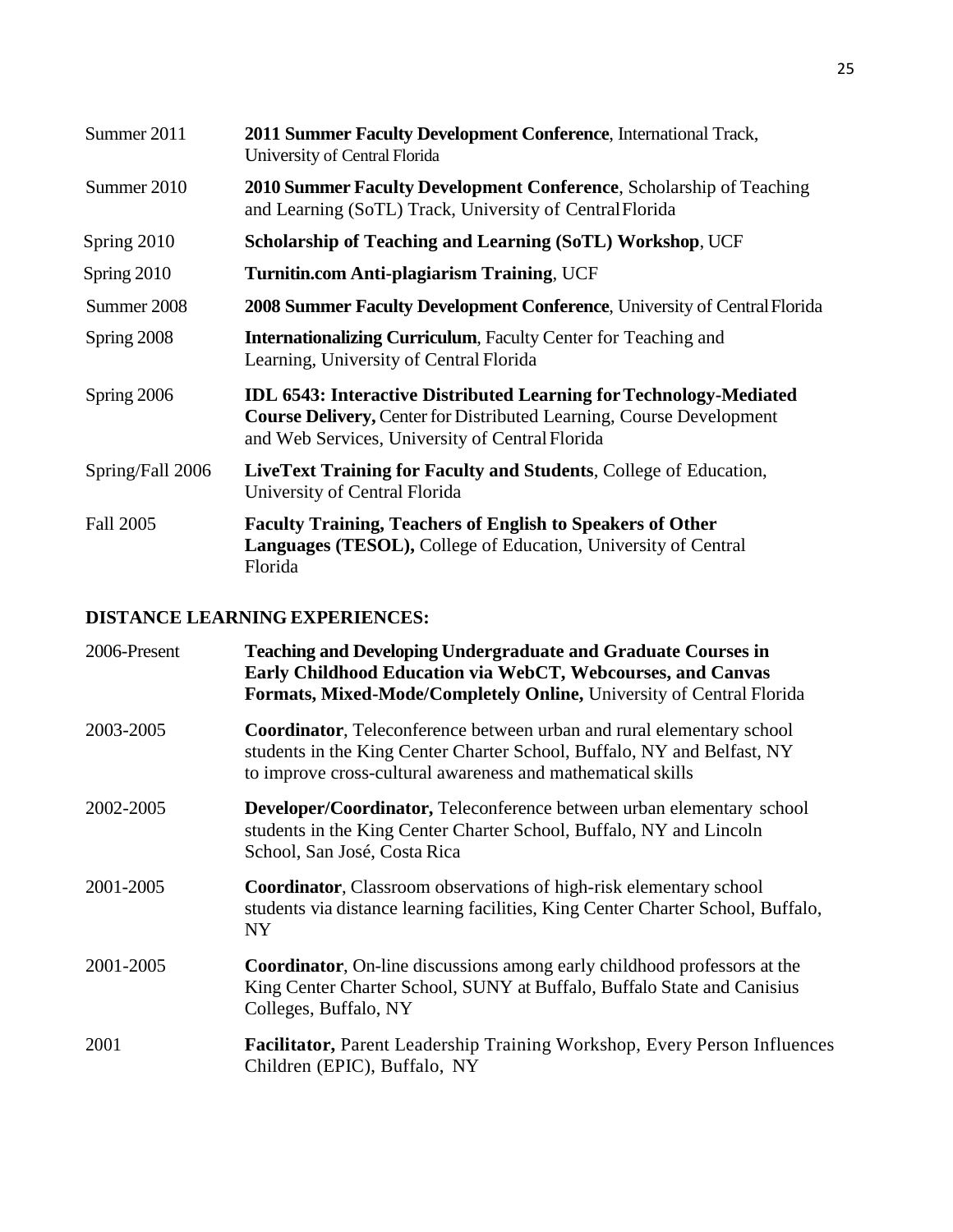## **SERVICE**

**Summary:** I have been extremely active in participating in research informed service activities from the global level at the United Nations to our University and Community. I have served on a variety of university, college, departmental, and program-level committees and have been a national/international leader in professional organizations and Editorial Boards. I also am an early childhood leader in our K- 12 schools and community.

## **UNIVERSITY/COLLEGE/DEPARTMENT:**

| <b>University Level</b><br>2009-2011 | Faculty Senate, At-Large Member, College of Education and                                                                                           |
|--------------------------------------|-----------------------------------------------------------------------------------------------------------------------------------------------------|
|                                      | Human Performance, University of Central Florida (UCF)                                                                                              |
| 2009-2011                            | UCF Undergraduate Policy and Curriculum Committee, Member, UCF                                                                                      |
| 2008-2010                            | <b>International Affairs Committee, Invited Guest Member, UCF</b>                                                                                   |
| 2013                                 | <b>Study Abroad Committee, Member, International Affairs Sub-</b><br>Committee, UCF                                                                 |
| 2006-2009                            | Department Representative to the University of Central Florida<br>Library, Child, Family, & Community Sciences, College of Education,<br><b>UCF</b> |
| 2010                                 | <b>Search Committee, Member, Creative School for Children</b><br><b>Assistant Director, UCF</b>                                                     |
| 2010-Present                         | <b>International Education Week Planning Committee, Member, UCF</b>                                                                                 |
| 2009                                 | Search Committee, Chair, Creative School for Children Director, UCF                                                                                 |
| <b>College Level</b>                 |                                                                                                                                                     |
| 2016-2018                            | Honors Committee, Member, UCF                                                                                                                       |
| 2016                                 | <b>Sabbatical Committee, Chair, UCF</b>                                                                                                             |
| 2015-2016                            | <b>Faculty Council, Member, UCF</b>                                                                                                                 |
| 2013-2014                            | <b>Faculty Council, Alternate Member, UCF</b>                                                                                                       |
| 2013-2014                            | <b>Undergraduate Curriculum and Standards Committee, Alternate</b><br>Member, UCF                                                                   |
| 2012                                 | <b>Teaching Incentive Award Program (TIP) Selection Committee,</b><br>Member, UCF                                                                   |
| 2011-2012                            | Graduate Curriculum and Standards Committee, Alternate Member,<br><b>UCF</b>                                                                        |
| 2010-2012                            | <b>Sabbatical Committee, Member, UCF</b>                                                                                                            |
| 2010-2011                            | <b>Graduate Admission and Retention Committee, Alternate</b><br>Member, UCF                                                                         |
| 2009                                 | Child, Family, & Community Sciences (CFCS) Department Faculty/Staff<br><b>Charitable Campaign, Faculty Representative, UCF</b>                      |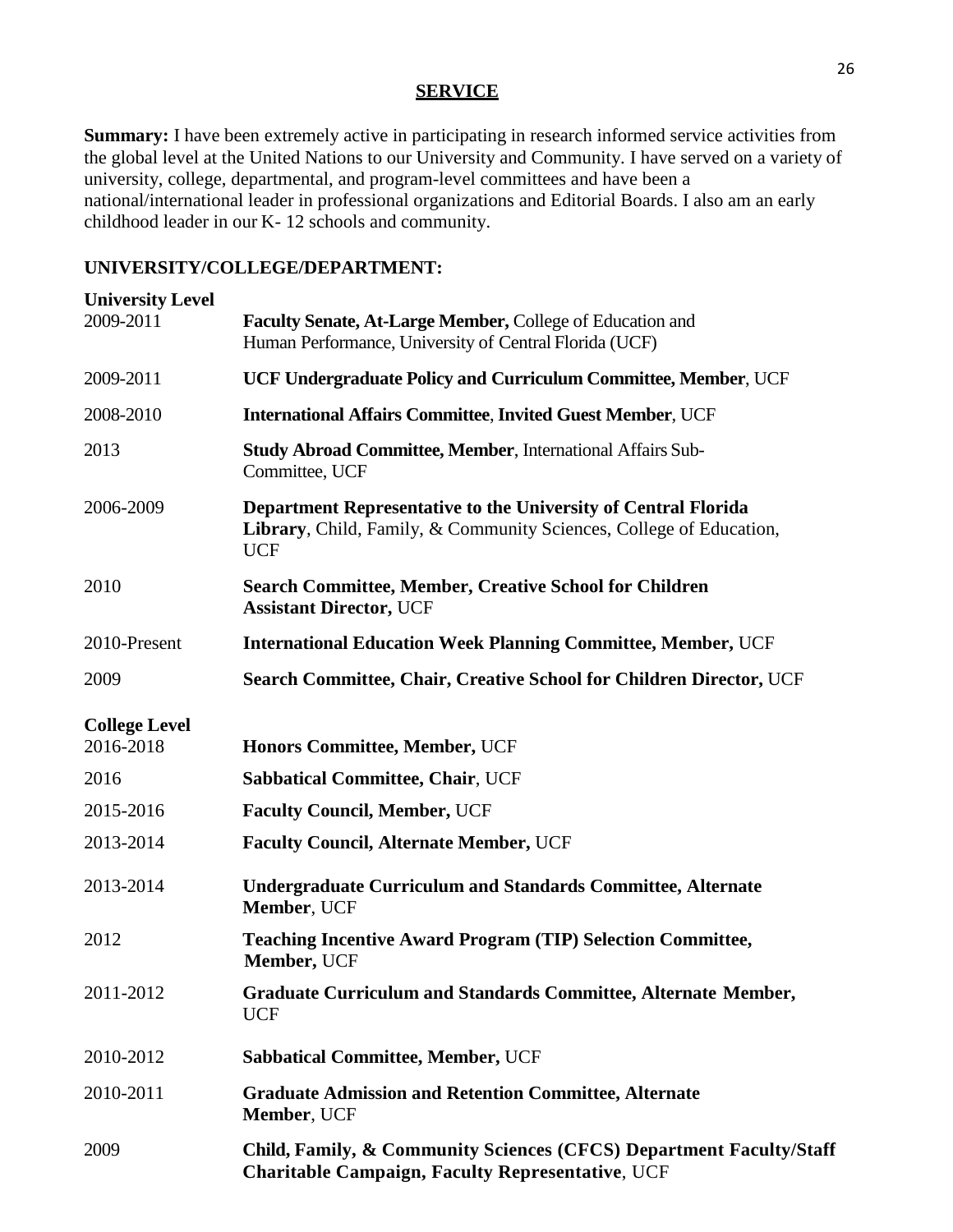| 2006-2009    | Success to Significance (S2S) Advisory Team, Member, UCF                                                                  |
|--------------|---------------------------------------------------------------------------------------------------------------------------|
| 2005-Present | <b>Collaboration for International Research, Communication, and Learning in</b><br><b>Education (CIRCLE), Member, UCF</b> |
| 2006-2012    | <b>Co-Advisor</b> of the University of Central Florida Student ACEI Branch                                                |
| 2008-Present | <b>International Education Week Planning Committee, Co-Chair,</b><br>HCF                                                  |

# **Departmental/ Program Level**

| 2013         | Search Committee, Member, Visiting Instructor for Elementary Education,<br><b>Integrated Arts, UCF</b>                     |
|--------------|----------------------------------------------------------------------------------------------------------------------------|
| 2013         | <b>Annual Evaluation Standards and Procedures Committee, Member,</b><br>School of Teaching, Learning & Leadership, UCF     |
| 2012         | <b>Annual Evaluation Standards and Procedures Committee, Member,</b><br>Child, Family, & Community Sciences, UCF           |
| 2012         | <b>Instructor/Lecturer Promotion Committee, Chair, Department of Child,</b><br>Family, & Community Sciences, UCF           |
| 2005-Present | <b>Early Childhood Advisory Board Member, UCF</b>                                                                          |
| 2010         | Search Committee, Member, Associate/Full Professor for Sport and Fitness<br><b>Program, UCF</b>                            |
| 2005-2011    | Search Committee, Member, Assistant/Associate Professor for<br><b>Early Childhood Program, UCF</b>                         |
| 2007-Present | <b>Early Childhood Professional Development Schools Advisory</b><br><b>Board, Member, UCF and Orange/Seminole Counties</b> |
| 2007-Present | <b>Early Childhood Faculty Council, Member, UCF</b>                                                                        |

# **PROFESSION:**

# **National/International Editorial Boards:**

| 2010-2013    | Co-Chair, Publications Committee, Association for Childhood<br>Education International (ACEI)                                                                                                 |
|--------------|-----------------------------------------------------------------------------------------------------------------------------------------------------------------------------------------------|
| 2009-2010    | <b>Incoming Co-Chair, Publications Committee, Association for</b><br>Childhood Education International (ACEI)                                                                                 |
| 2003-Present | <b>Editorial Board Member, Journal of Early Childhood Teacher Education</b>                                                                                                                   |
| 2010-Present | <b>Editorial Board Member, Early Childhood Education Journal Regional</b><br>Editor for Impact of War, Terrorism, and Disaster on Young Children and<br>Manuscripts from South Central Europe |
| 2005-2009    | <b>Co-Editor, Focus on Pre-K &amp; K Quarterly</b>                                                                                                                                            |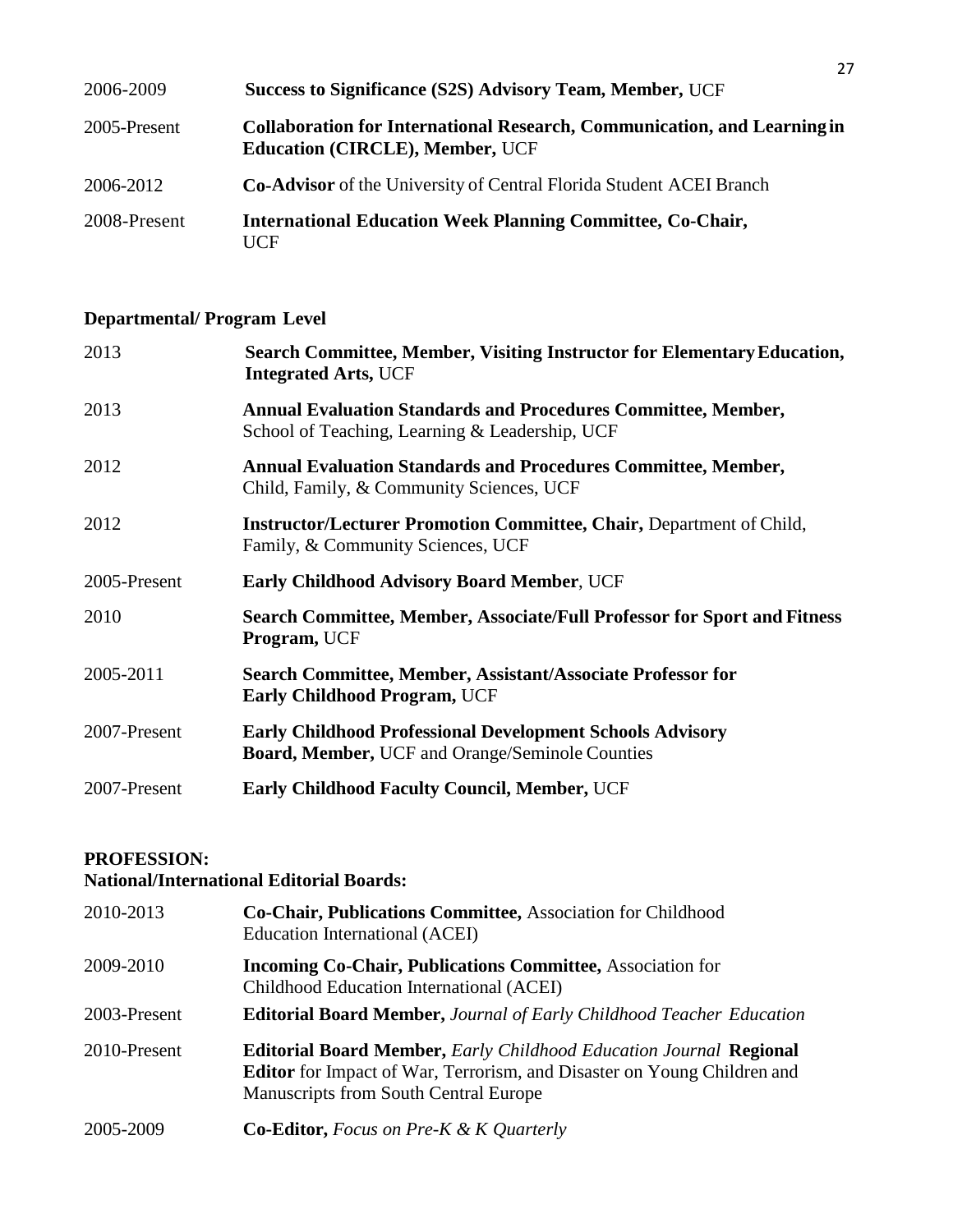# **National/International Refereed Journal Reviewer:**

| 2015-Present                            | <b>Reviewer, Journal of Early Childhood Education Research (JECER)</b>                                                                                                            |
|-----------------------------------------|-----------------------------------------------------------------------------------------------------------------------------------------------------------------------------------|
| 2015-Present                            | <b>Reviewer, Journal of the Scholarship of Teaching and Learning (Jo-SoTL)</b>                                                                                                    |
| 2015-Present                            | <b>Reviewer, Children and Youth Services Review (CYSR)</b>                                                                                                                        |
| 2014-Present                            | <b>Reviewer, International Journal for the Scholarship of Teaching and Learning</b><br>$(II-SoTL)$                                                                                |
| 2004-Present                            | <b>Reviewer,</b> Childhood Education (CE) and Journal of Research in<br>Childhood Education (JRCE)                                                                                |
| 2010-Present<br>2009, 2006<br>2003-2004 | <b>Reviewer, Early Childhood Education Journal (ECEJ)</b>                                                                                                                         |
| 2003-Present                            | <b>Reviewer, Journal of Early Childhood Teacher Education (JECTE)</b>                                                                                                             |
| 1999-2000                               | <b>Reviewer/Translator, Hoot, et al. (Eds.). (2001). From the minds of the world's</b><br><i>children.</i> Olney, MD: Association for Childhood Education International<br>(ACEI) |

# **National/International Professional Boards/Committees:**

| 2014-2017 | <b>Member, Global Diversity Committee</b> of the Association of<br>American Colleges of Teacher Education                                                                                                                                                                    |
|-----------|------------------------------------------------------------------------------------------------------------------------------------------------------------------------------------------------------------------------------------------------------------------------------|
| 2006-2012 | <b>Member, Public Affairs Committee of Association for Childhood</b><br>Education International (ACEI)                                                                                                                                                                       |
| 2004-2014 | <b>Member, Publications Committee of ACEI</b>                                                                                                                                                                                                                                |
| 2000-2002 | Member, Executive Board of the Association for Childhood Education<br>International                                                                                                                                                                                          |
| 2000-2002 | <b>Chair, Student Committee</b> of the Association for Childhood<br><b>Education International</b>                                                                                                                                                                           |
| 2001      | <b>Member, Planning Committee: International Symposium on EARLY</b><br>Childhood Education and Care for the 21 <sup>st</sup> Century. Joint symposium of the<br>Association for Childhood Education International and The World Organization<br>of Early Childhood Education |
| 1997-2001 | Member, International/Intercultural Committee of the Association for<br>Childhood Education International                                                                                                                                                                    |
| 1996-2002 | Member, Student Committee of the Association for Childhood Education<br>International                                                                                                                                                                                        |
|           |                                                                                                                                                                                                                                                                              |

# **State Boards/Committees:**

| 2001-2003 | Validator, National Association for the Education of Young Children, Validated<br>early childhood programs serving children from birth through age eight in the<br>western New York area |
|-----------|------------------------------------------------------------------------------------------------------------------------------------------------------------------------------------------|
| 1999-2001 | Vice President for Programming for New York State Association for<br><b>Childhood Education International</b>                                                                            |